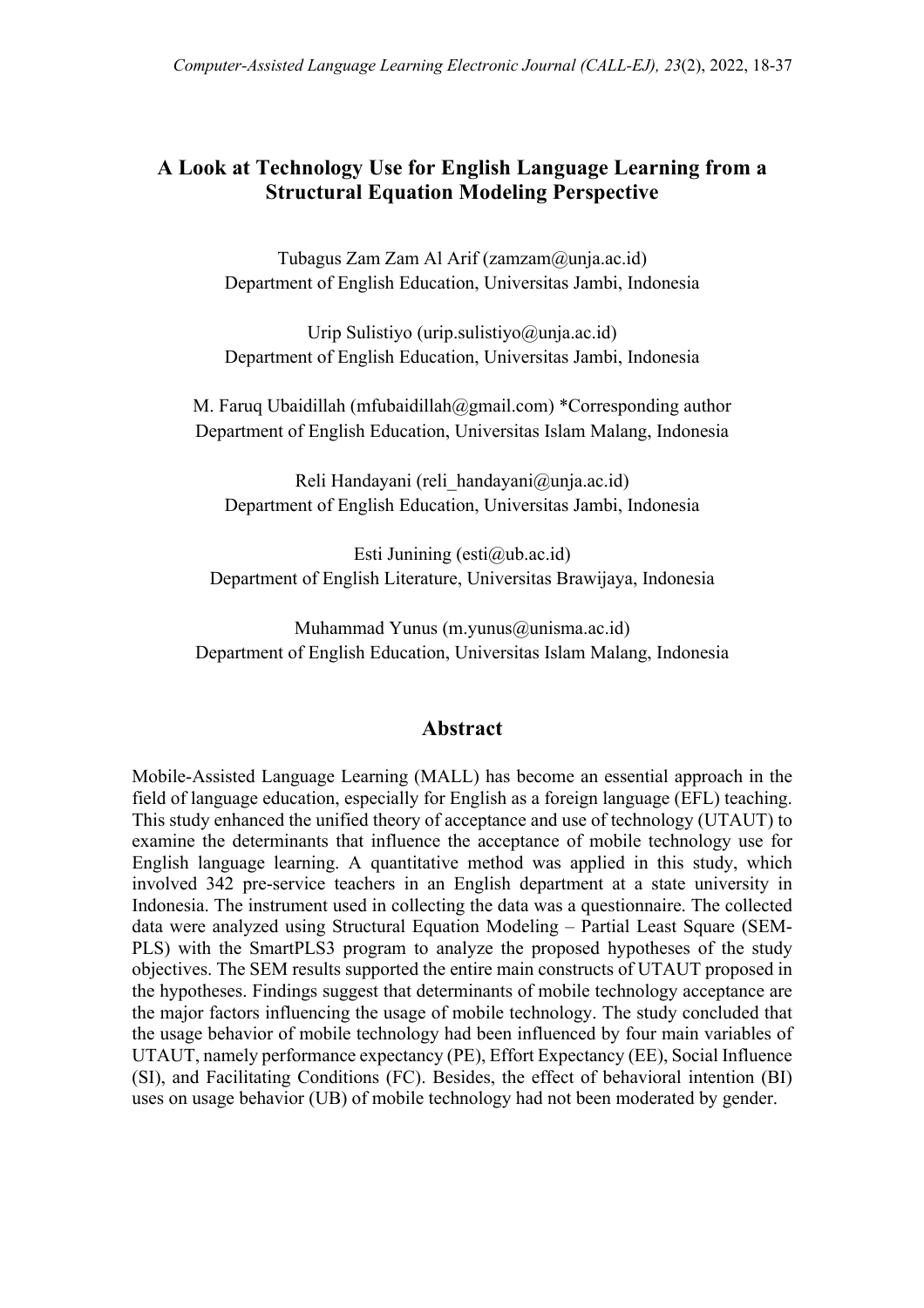*Keywords***:** English Language Learning, MALL, Mobile Technology, SEM-PLS, UTAUT

### **Introduction**

Since the emergence of mobile technologies, the use of mobile devices and services have continued to increase progressively at different rates in the field of education. Mobile technologies provide mobile access to voice, video, data, image, and communications. However, mobile technologies are useful for more than only communication. For instance, Smartphone users may stay connected by using installed applications or the Internet, allowing them to "be mobile" in their job, education, and leisure. In addition to time-saving applications, mobile technologies provide access for anyone to anything at anytime and anywhere. Mobile technologies enable connectivity with others, facilitate human development, and provide sources of information and services (UNDP, 2012). Furthermore, Mobile technology apps are widely promoted as important tools for language learning ( Ardıç & Çiftçi, 2019; Namaziandost et al., 2021; UNESCO, 2018).

As one of the widely-known mobile technology approaches to learning, Mobile-Assisted Language Learning (MALL) appeared around 2005, and in the last 16 years, mobile devices such as laptops, smartphones, gadgets, and tablets have become a reality with a significant presence in many fields, including language learning (Tran, 2020). The use of mobile technologies can affect students' attitudes and enhance self-directed learning (Azevedo et al., 2017). Therefore, research on Mobile-Assisted Language Learning (MALL) may be one of the most challenging research topics in educational contexts nowadays.

In the context of English as a foreign language (EFL) learning, MALL can support learning and teaching in various ways. It could alter students' roles from passive to active through a range of activities (Al-Rahmi et al., 2019; Bilgiç & Ataman, 2020; Briz-Ponce et al., 2017; Tran, 2020). With the expeditious development of information and communication technology (ICT), mobile technologies have become a significant role in MALL. Mobile technologies allow student-centered learning, in which learners can experience an authentic learning environment (Namaziandost et al., 2021), complete a variety of activities, and enjoy a more interesting learning process (Mei et al., 2018; Zhang & Pérez-Paredes, 2019). Flexibility, user-friendliness, small equipment size, and low cost, are among the advantages of mobile technologies mentioned that MALL enables learners to experience real-world feelings and emotions by interacting with learning material and the real environment, enhancing their learning interest and motivation (Botero et al., 2019; Coşanay & Karalı, 2022; Wang & Hsu, 2020).

Most research on the adoption and continued use of technology are based on the Technology Acceptance Model (TAM) (Davis, 1989). The Unified Theory of Acceptance and Use of Technology (UTAUT) is based on and extends TAM in an attempt to unify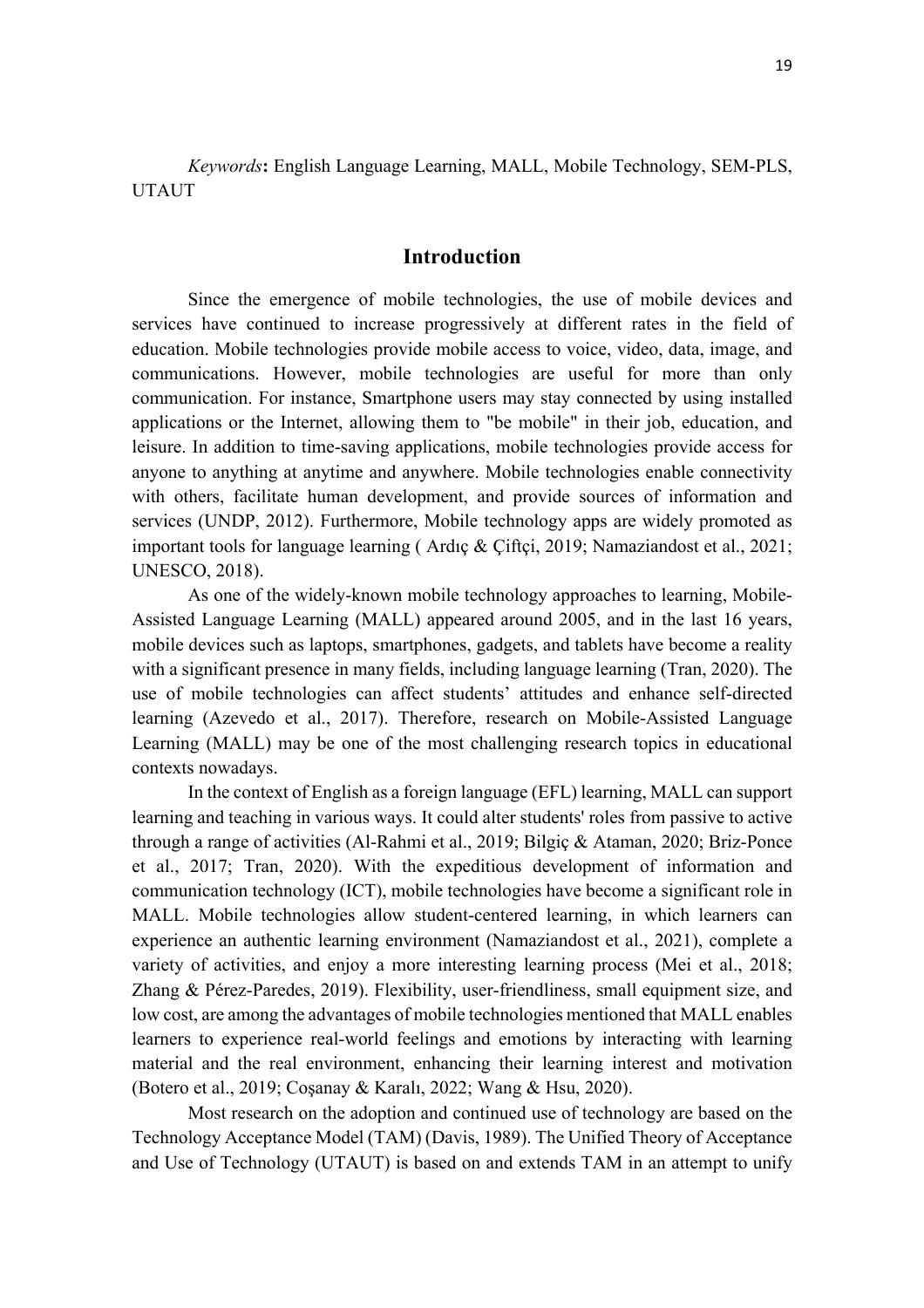the eight most often used constructs in technology acceptance study into a single and simple model (Venkatesh et al., 2003). As a result, the UTAUT serves as the basis for the current study on Mobile Assisted Language Learning uptake.

Previous studies confirm that integrating technology in English learning is effective in improving students' attitudes (Idowu & Gbadebo, 2017; Sabti & Chaichan, 2014; Wang & Hsu, 2020), motivation (Lamb & Arisandy, 2020), independent learning (Jose & Abidin, 2015; Shevchenko, 2018), and English language skills (Balbay & Kilis, 2017; Howlett & Zainee, 2019; Taj et al., 2017). The current study differs from prior studies in that it investigates the acceptance and integration of MALL among EFL university students in Indonesia as having a unique culture that is different from the other country's culture. The fundamental contribution of this study is to exploit UTAUT to predict technology acceptance of MALL in Indonesia as a developing country, in addition to inquiring about some relevant post-implementation treatments that might contribute to the adoption and integration of MALL for English learning. It is intended that this study will provide a roadmap to a better understanding of the success factors and postimplementation interventions contributing to the acceptance and assimilation of MALL in English language teaching and learning. The specific objectives of this study are to 1) examine a customized Technology Acceptance Model using UTAUT model for the determinants of the acceptance and assimilation of MALL; 2) measure the customized students' acceptance and assimilation of MALL; and 3) explore the antecedents of MALL acceptance for better English language teaching and learning.

### **Literature Review**

### **Mobile-Assisted Language Learning**

Parallel to the rising use of mobile devices such as smartphones, tablets, and gadgets, a new modified approach known as Mobile-Assisted Language Learning (MALL) was developed to better depict the sophisticated use of technology in language learning. MALL is defined as a form of delivering language learning to students anytime and anywhere through the use of the Internet and mobile devices, including mobile phones, smartphones, and gadgets (Hwang, 2014; Wang & Hsu, 2020). Through the application of MALL, students can interact with learning resources, including authentic materials anytime and anywhere without being bound by space and time like normal learning in a classroom. However, the majority of students still use their mobile devices only for entertainment and communication (Al Arif, 2019; Hamid et al., 2020; Tri & Nguyen, 2014).

MALL plays a significant role in English language learning to improve the effectiveness of English instruction, and also the usage of mobile devices can boost student motivation. The use of mobile devices can help students improve their English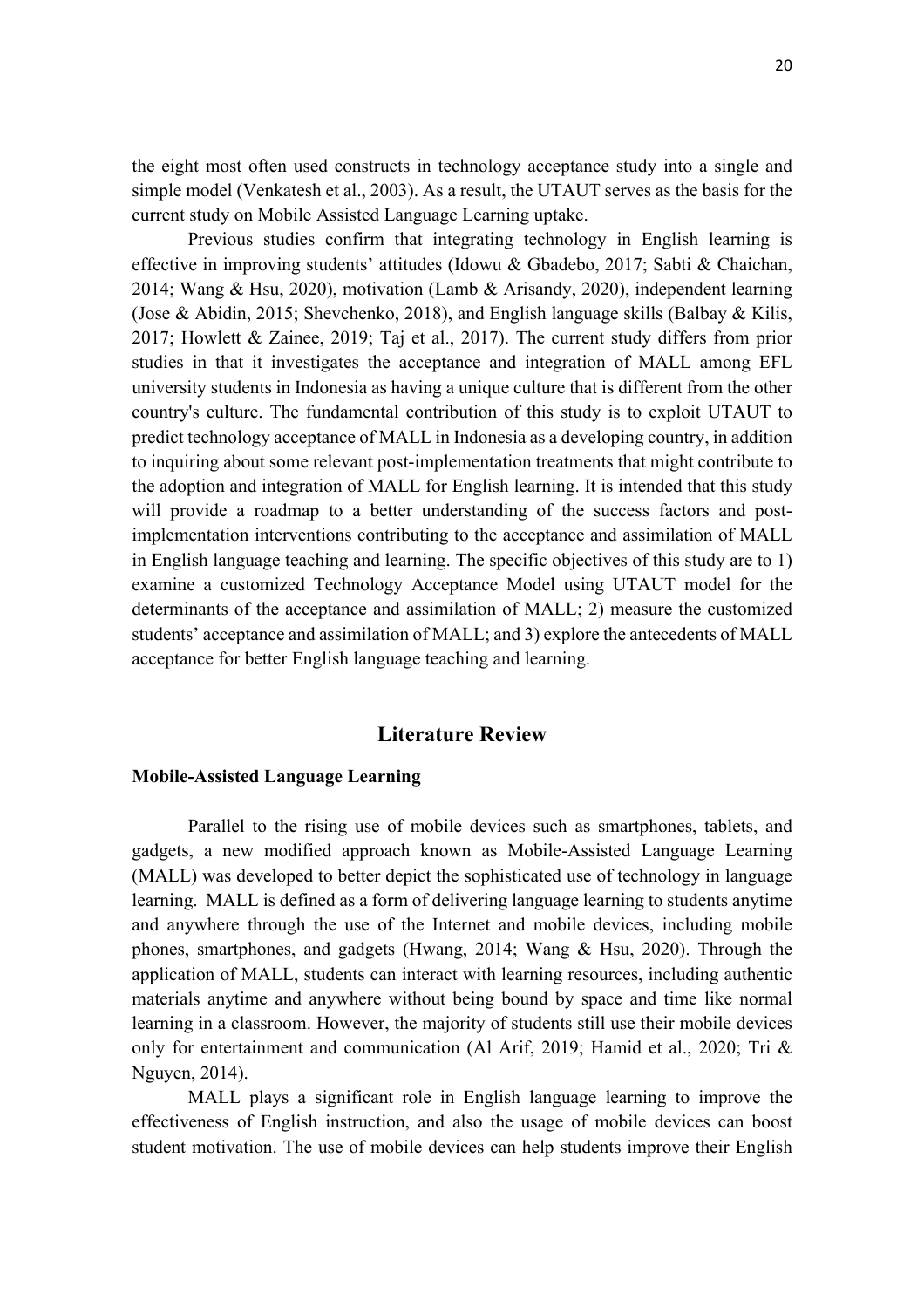skills (Balbay & Kilis, 2017; Howlett & Zainee, 2019). In addition, the integration of MALL can motivate students to learn English (Grandon, 2014; Kreutz & Rhodin, 2016). The integration of MALL can provide opportunities for students to interact and collaborate in the learning process, and also, students can take opportunities and benefits from what MALL provides (Murray, 2005; Ziegler, 2016). In the context of learning English, MALL provides opportunities for students to interact directly with native speakers through applications on mobile devices such as e-mail, social media, and videobased communication (Thamarana, 2015).

#### **Studies on Mobile Technologies in Language Learning**

Advances in Internet technologies and related applications enable students to interact with teachers and materials in new ways. Previously, Kreutz and Rhodin (2016) investigated if incorporating ICT in the EFL classroom can increase students' motivation. The result of this study showed that most students have a positive attitude towards ICT. Also, their study showed that students' motivation increased as the lessons became more enjoyable, and they were happier when ICT was integrated into the EFL curriculum.

A myriad number of previous studies have been conducted to examine the factors that may impact students' acceptance of using mobile technology for learning. First, Rahim and Chandran (2021) examined the perceptions of EFL students on implementing M-learning at university-level education in the EFL context of Afghanistan. The results showed that EFL students have a positive perception of e-learning as a better alternative to traditional classrooms. Despite being regarded as an interactive method for EFL education, the lack of regular electricity connection, low internet bandwidth, high costs of ICT tools, lack of infrastructures, and lack of ICT knowledge of the teachers and students are perceived to be the barriers to implementing e-learning in Afghanistan higher education.

Second, Briz-Ponce et al. (2017) investigated the different factors and drivers that could influence students' behavior in the implementation of M-learning. Their study revealed that behavior patterns based on the experience and application by medical students correlated with a strong attitude towards using mobile technology for learning and willingness to recommend it. In addition, the student's ease of use perception seems to be the main factor affecting the Social Influence. The reliability of recommending this technology for learning was the main factor that affected the Behavioral Intention.

Third, Sabti and Chaichan (2014) examined the attitudes of Saudi Arabian high school students toward the use of computer technologies in learning English. A quantitative approach was applied, which involved 30 Saudi Arabia students of a high school in Kuala Lumpur, Malaysia. The analysis of the study revealed gender differences in attitudes toward the use of computer technologies in learning English. Female students showed higher and more positive attitudes towards computer technologies in learning English than males.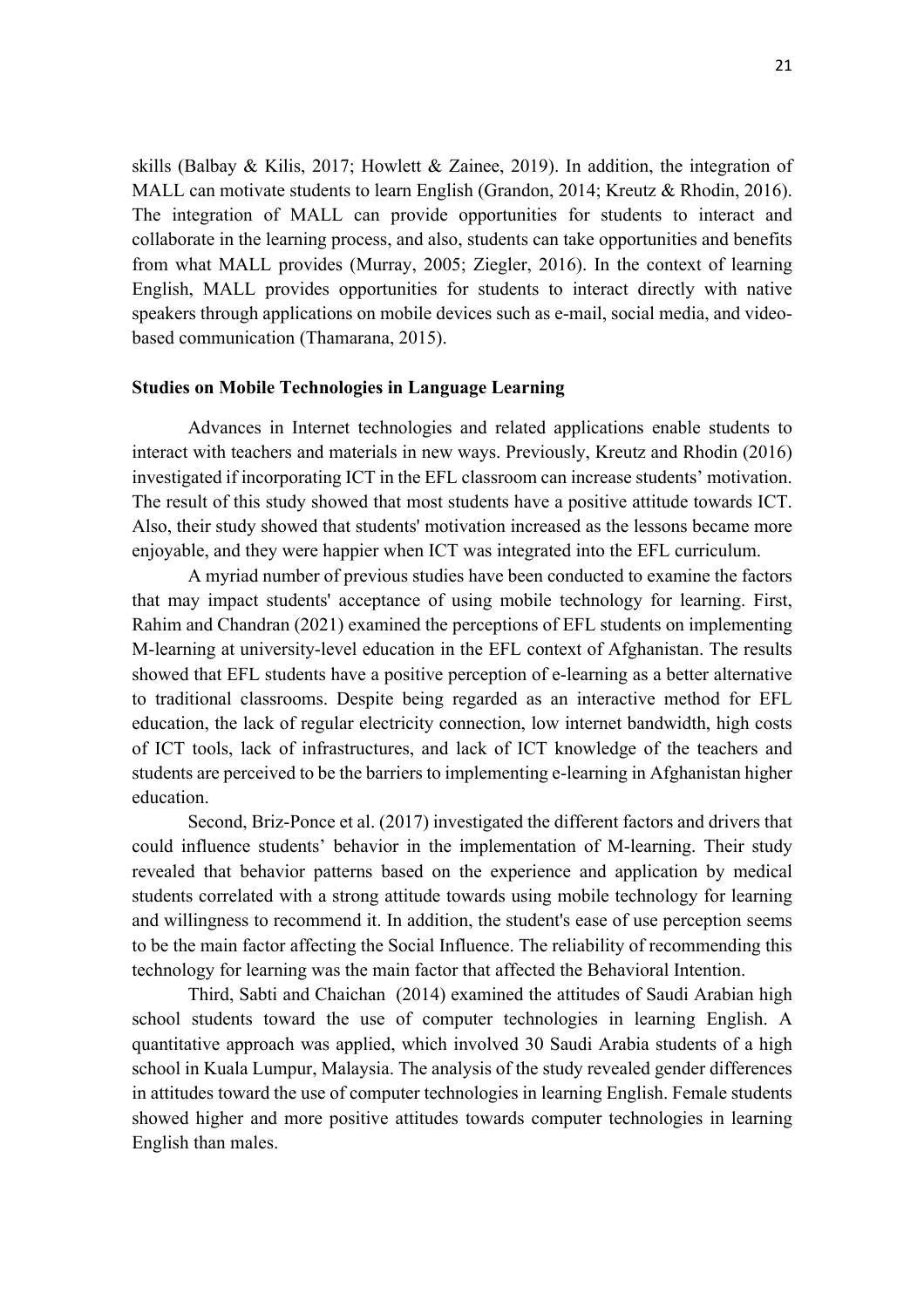#### **Research Model and Hypotheses**

The Unified Theory of Acceptance and Use of Technology (UTAUT) is a valid model to explore users' acceptance of the use of new technology developed by Venkatesh, Morris, and Davis (2003). They theorized that four constructs would play a significant role as direct determinants of user acceptance and usage behavior: performance expectancy, effort expectancy, social influence, and facilitating conditions. They defined each determinant and specified the role of key moderators (gender, age, voluntariness, and experience).

In this current study, we only use gender as a moderator variable and exclude the other three moderator variables (e.g., age, voluntariness, and experience) because the respondents are pre-service teachers who are approximately at the same age, so they are considered to have almost the same experience and volunteerism in the use of mobile technology.



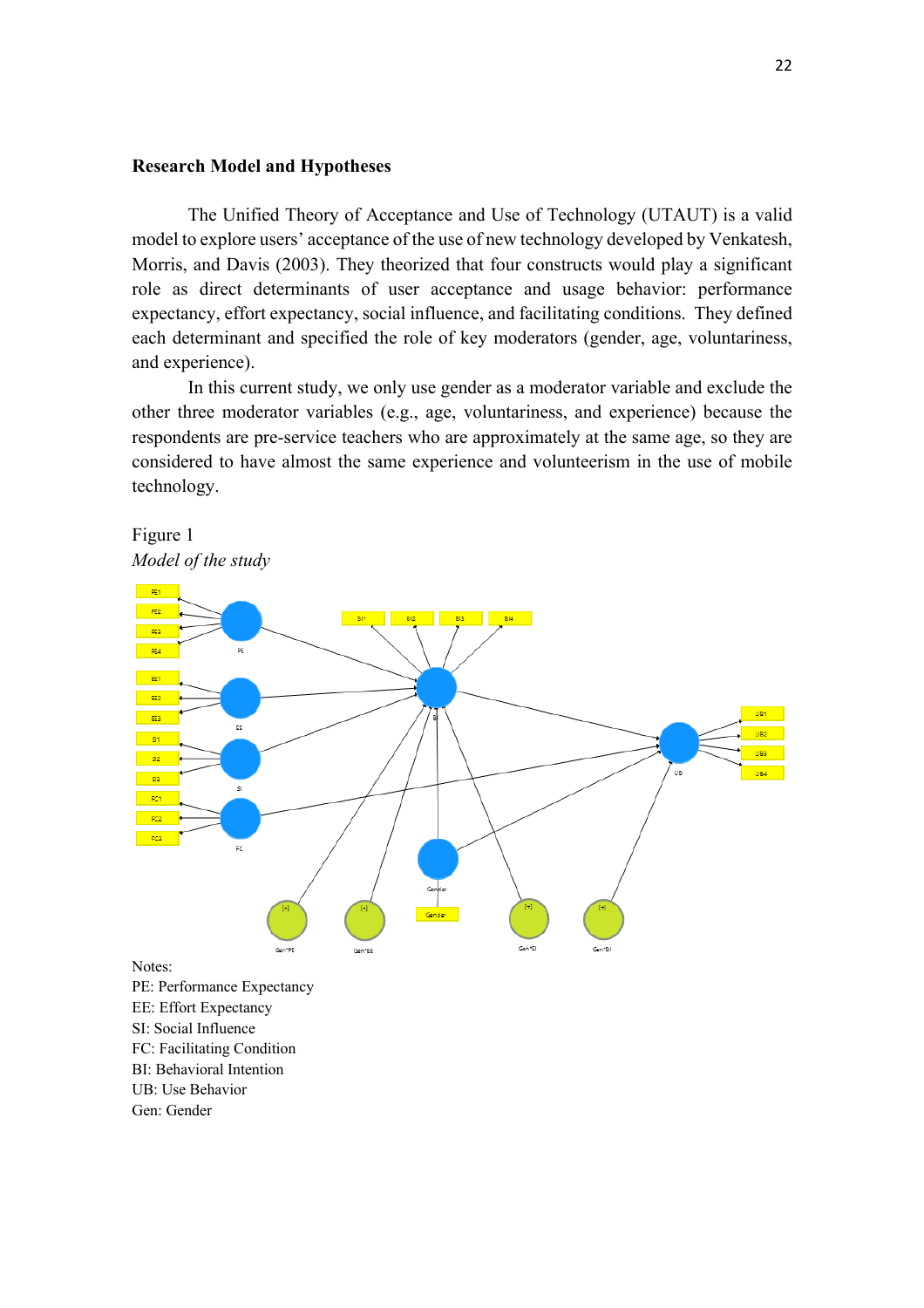Figure 1 above describes the model of this study. Four main constructs (PE, EE, SI, and FC) of the study model were predicted to have a significant effect on usage behavior (UB) that is explained by behavioral intentions (BI). Gender as a moderating variable will be predicted to moderate the influence of behavioral intention (BI) on usage behavior (UB). Because of that, the current study's main hypotheses are as follows:

#### Table 1

# *Proposed research hypotheses*

| H1             | expectancy (PE) will significantly influence<br>Performance              |  |  |  |  |  |  |  |
|----------------|--------------------------------------------------------------------------|--|--|--|--|--|--|--|
|                | behavioral intention (BI) to use mobile technology                       |  |  |  |  |  |  |  |
| H2             | Effort expectancy (EE) will significantly influence behavioral intention |  |  |  |  |  |  |  |
|                | (BI) to use mobile technology                                            |  |  |  |  |  |  |  |
| H <sub>3</sub> | Social Influence (SI) will significantly influence behavioral intention  |  |  |  |  |  |  |  |
|                | (BI) to use mobile technology                                            |  |  |  |  |  |  |  |
| <b>H4</b>      | Facilitating condition (FC) will significantly influence use behavior    |  |  |  |  |  |  |  |
|                | (UB) of mobile technology                                                |  |  |  |  |  |  |  |
| H <sub>5</sub> | Behavioral intention (BI) will significantly influence use behavior (UB) |  |  |  |  |  |  |  |
|                | of mobile technology                                                     |  |  |  |  |  |  |  |
| <b>H6</b>      | Gender (Gen) will significantly moderate the influence of PE on          |  |  |  |  |  |  |  |
|                | behavioral intention (BI) to use mobile technology                       |  |  |  |  |  |  |  |
| H7             | Gender (Gen) will significantly moderate the influence of EE on          |  |  |  |  |  |  |  |
|                | behavioral intention (BI) to use mobile technology                       |  |  |  |  |  |  |  |
| <b>H8</b>      | Gender (Gen) will significantly moderate the influence of SI on          |  |  |  |  |  |  |  |
|                | behavioral intention (BI) to use mobile technology                       |  |  |  |  |  |  |  |
| H <sub>9</sub> | Gender (Gen) will significantly moderate the influence of BI on use      |  |  |  |  |  |  |  |
|                | behavior (UB) of mobile technology                                       |  |  |  |  |  |  |  |

# **Method**

## **Participants**

This study performed a survey in a state university in Indonesia among pre-service teachers of the English department. Respondents  $(n = 342)$  were solicited in this study. Table 2 presents the detailed analysis of participants' demographic information and other data related to their ownership of mobile devices, activities in using mobile devices, and experience.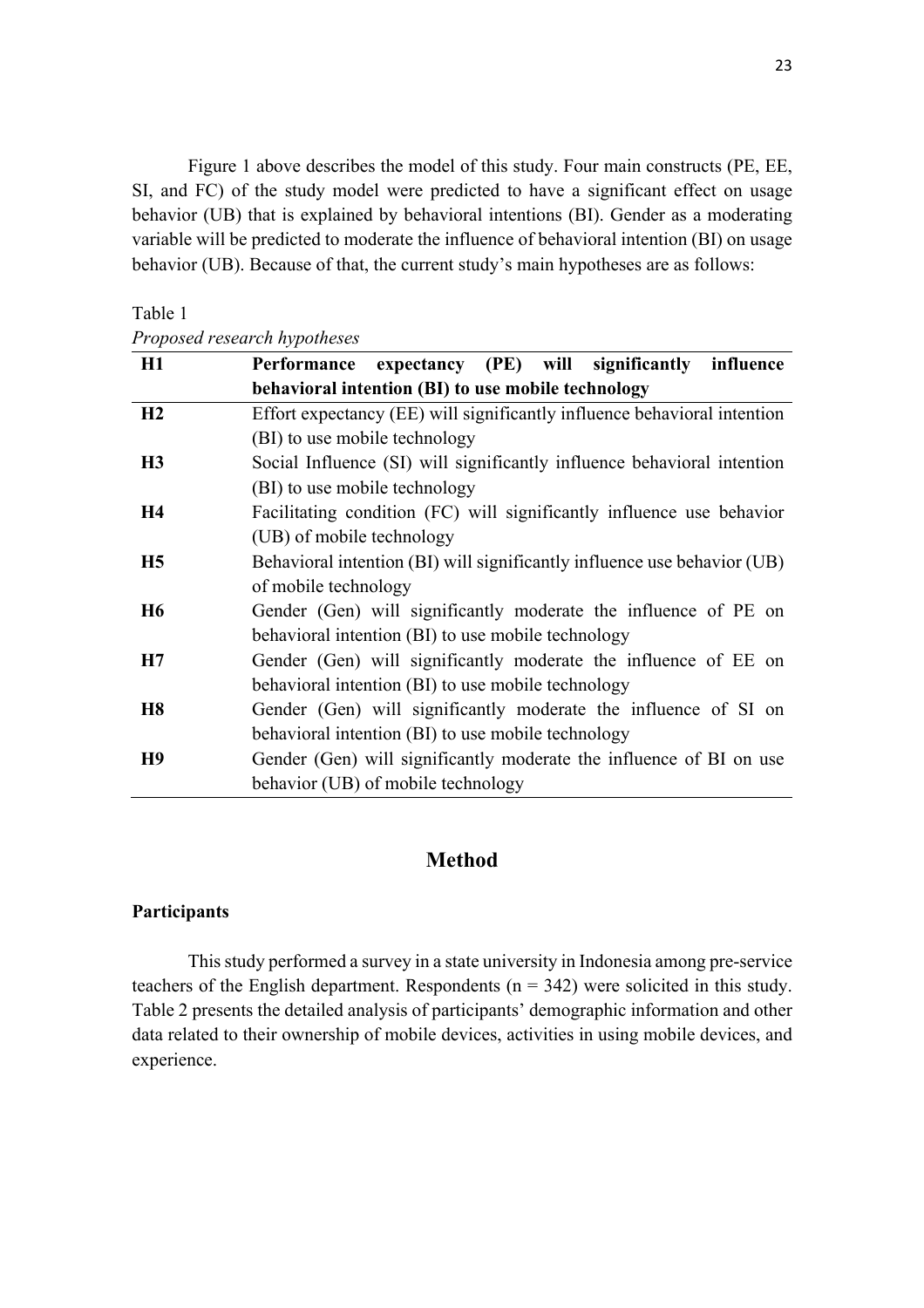|                                                  | <b>Number</b> | Percentage |
|--------------------------------------------------|---------------|------------|
| Gender                                           |               |            |
| Female                                           | 265           | 77.5%      |
| Male                                             | 77            | 22.5%      |
| <b>Class Enrollment</b>                          |               |            |
| 1 <sup>st</sup> Year Students                    | 86            | 25.1%      |
| $2nd$ Year Students                              | 85            | 24.9%      |
| 3 <sup>rd</sup> Year Students                    | 87            | 25.4%      |
| $4th$ Year Students                              | 84            | 24.6%      |
| Mobile Devices Ownership                         | 342           | 100%       |
| <b>Experience of Using Mobile Devices</b>        |               |            |
| $0-1$ Year                                       | 59            | 17.3%      |
| 1-2 Years                                        | 64            | 18.7%      |
| $>2$ Years                                       | 219           | 64%        |
| <b>Using Mobile Devices for English Learning</b> | 329           | 96.2%      |

Table 2 *Demographic Information of Respondents*

It is important to note that about 77.5% of the respondents in the sample are female, and 22.5% are male. This is because there are more female students than males. Approximately 25% of the respondents were enrolled in their first, second, third, and fourth year of English language education, and most part (64%) of the students used mobile devices for more than 2 years. Another important data is that all respondents (100%) owned mobile devices (e.g., smartphones, tablets, or both). In addition, 96.2% of the respondents contended that they use mobile devices for English learning, while the rest did not.

#### **Research Instrument**

The questionnaire consisted of 28 questions grouped in two sections. The first section included 7 questions related to demographic and context information such as academic years, gender, and mobile device ownership. The second section included 21 items and was designed based on the UTAUT model published by Venkatesh et al. (2003) and some previous literature, consisting of performance expectancy, effort expectancy, social influence, behavioral intention, and usage behavior on mobile devices for English language learning. The respondents were asked to respond to each statement in terms of their own degree of agreement or disagreement. The Likert scale is based on four possible answers ranging from strongly disagree (1) to strongly agree (4).

The questionnaire's validity was ensured by its design, which was based on prior literature research and expert judgment. The questionnaire's content validity was assessed by two technology-enhanced language learning (TELL) specialists in face-to-face discussions to ensure the relevance and quality of entire items in the questionnaire. The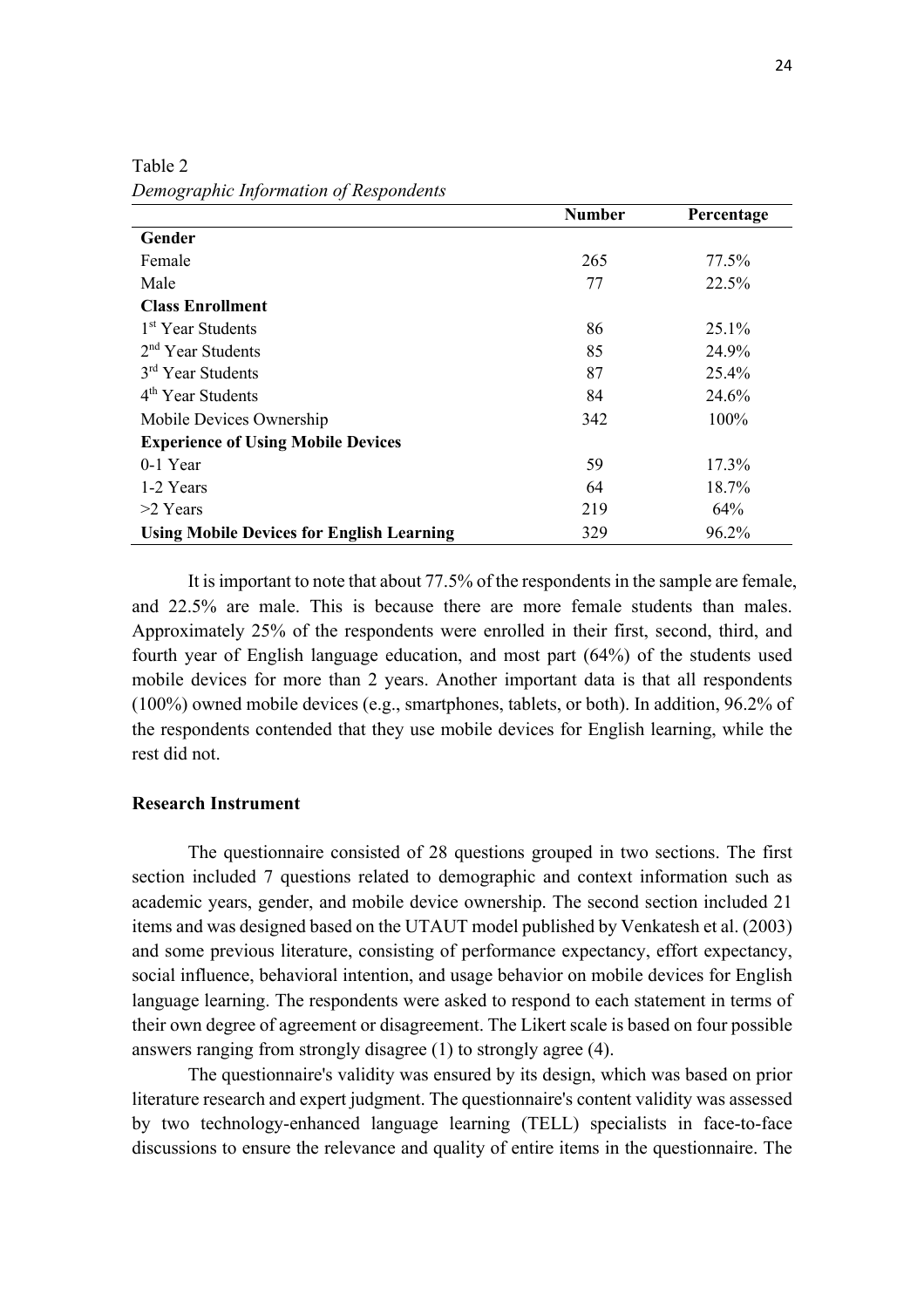questionnaire has been modified, including the layout, size, and language translation. Given that the respondents were pre-service teachers (ranging from Year 1 to Year 4) with varying levels of English proficiency, a three-step adaptation approach (forward translation, review, and reverse translation) was used to create a credible Indonesian version of the questionnaire.

The questionnaire was distributed among the targeted 415 pre-service teachers in the English department as respondents. The respondents who responded to the questionnaire were 342, thus achieving a response rate of 82.4%.

### **Research Procedure**

An online version of the survey was created using Google Forms. The link to the survey was delivered to the participants through the online course management system and social networking (e.g., WhatsApp). Data collection was carried out from August to October 2021 in tandem with the beginning of the course process of the academic year of 2021. For data matching purposes, respondents were asked to provide the last three digits of their university identification numbers while submitting their responses. In other words, respondents were not required to provide their identification numbers, which let them respond anonymously.

#### **Data Analysis**

In analyzing the data, we coded the data gathered through the online questionnaire. The data was first imported into an MS Excel spreadsheet. The data was then transferred to the SmartPLS3 application, version 3.2.9, which was used to run the measurement model to get descriptive statistics such as mean, standard deviation, frequency, percent, and correlation. We also looked at the factor loading's value of each item in the constructs to make sure that the values  $> 0.70$ . The structural model in the SmartPLS3 program was used to test the hypotheses with a significant rate of 0.05. The effects of UTAUT constructs on mobile technology usage behavior for English learning were examined using confirmatory factor analysis and path analysis in partial least squares (PLS-SEM). Before testing the hypothesis, we performed validity and reliability tests to fulfill the requirements of analysis using PLS-SEM.

# **Results**

#### **Descriptive Statistics**

In this section, we provide a main descriptive statistic of each construct. Table 3 describes the different values for mean, variance, standard deviation, Kurtosis, and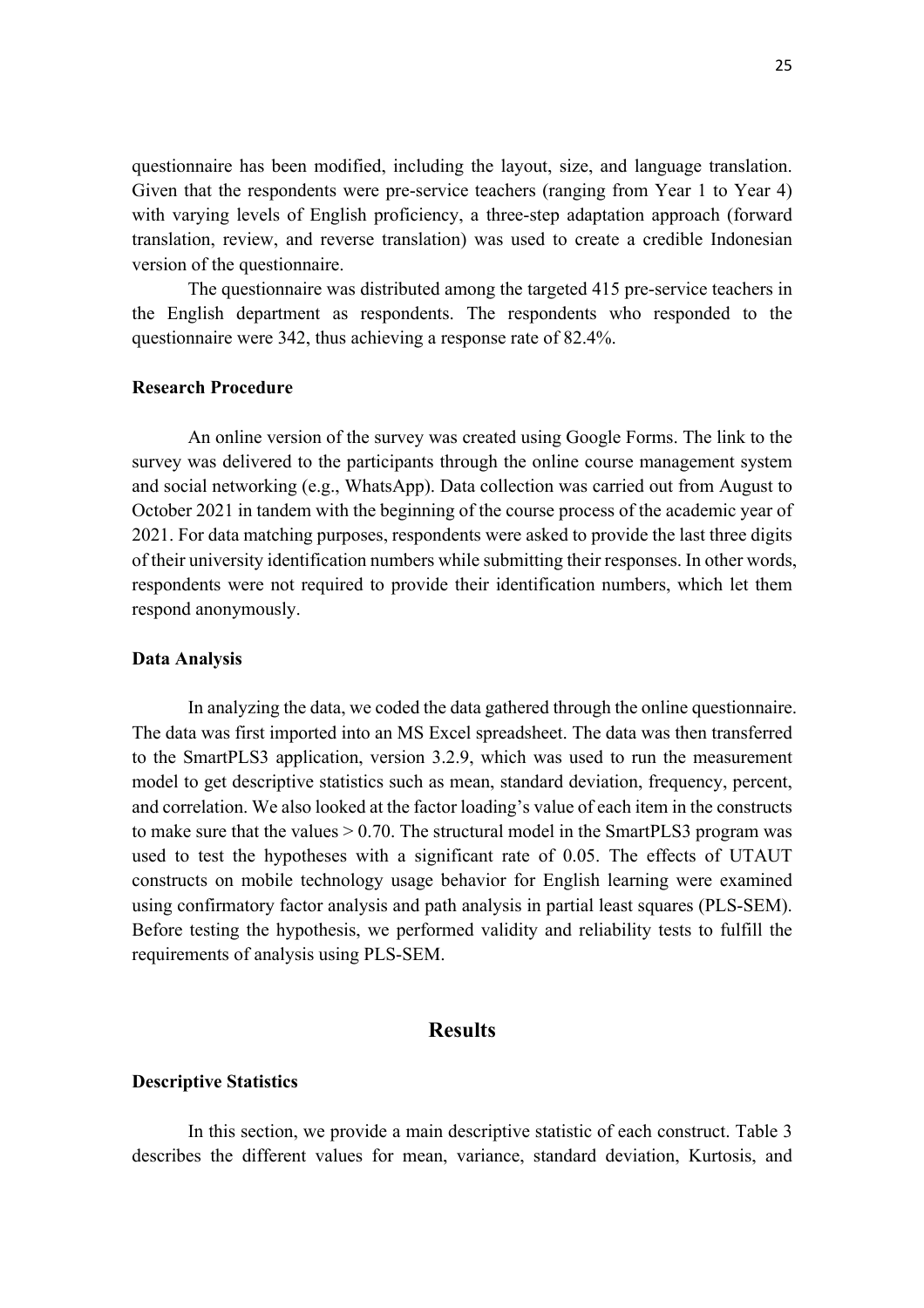skewness. All means are larger than the midpoint, within the range from 2.830 to 3.398. It is important to notice that the standard deviations are within the range from 0.486 to 0.684, indicating a narrow spread around the average. Besides, the values of skewness and kurtosis could be used as normality test data. When the absolute value of the data is within  $\pm 1$ , the data is considered normal. The results obtained with this study implied the survey was fairly normally distributed in all constructs. However, the PLS technique minimizes this problem, and besides, the rule of thumb published by Kline (2016) establishes that absolute values of Skewness < 3 and Kurtosis < 10 could be considered as accepted values.

|                 | Mean  | Loadings | <b>Standard Deviation</b> | <b>Excess Kurtosis</b> | <b>Skewness</b> |
|-----------------|-------|----------|---------------------------|------------------------|-----------------|
| PE1             | 3.398 | 0.853    | 0.562                     | 1.096                  | $-0.534$        |
| PE <sub>2</sub> | 3.254 | 0.784    | 0.554                     | 1.322                  | $-0.288$        |
| PE3             | 3.254 | 0.885    | 0.548                     | 0.808                  | $-0.163$        |
| PE4             | 3.193 | 0.866    | 0.570                     | 0.691                  | $-0.204$        |
| EE1             | 3.091 | 0.870    | 0.536                     | 1.912                  | $-0.266$        |
| EE <sub>2</sub> | 3.249 | 0.891    | 0.518                     | 1.183                  | $-0.016$        |
| EE3             | 3.190 | 0.891    | 0.537                     | 1.161                  | $-0.106$        |
| SI1             | 2.845 | 0.796    | 0.594                     | 1.068                  | $-0.526$        |
| SI2             | 3.032 | 0.829    | 0.486                     | 1.928                  | $-0.072$        |
| SI <sub>3</sub> | 3.006 | 0.841    | 0.490                     | 1.832                  | $-0.136$        |
| FC1             | 3.304 | 0.814    | 0.520                     | 0.883                  | $-0.040$        |
| FC2             | 3.158 | 0.903    | 0.500                     | 1.956                  | 0.004           |
| FC3             | 3.135 | 0.908    | 0.535                     | 1.350                  | $-0.121$        |
| BI1             | 3.237 | 0.883    | 0.577                     | 1.489                  | $-0.435$        |
| BI2             | 3.246 | 0.904    | 0.576                     | 1.505                  | $-0.440$        |
| <b>BI3</b>      | 3.292 | 0.856    | 0.515                     | 0.982                  | $-0.004$        |
| BI4             | 3.173 | 0.888    | 0.589                     | 1.275                  | $-0.405$        |
| UB1             | 3.243 | 0.814    | 0.574                     | 0.557                  | $-0.249$        |
| UB2             | 2.845 | 0.814    | 0.655                     | $-0.309$               | $-0.016$        |
| UB3             | 2.982 | 0.847    | 0.662                     | 0.182                  | $-0.285$        |
| UB4             | 2.830 | 0.829    | 0.684                     | 0.092                  | $-0.264$        |

|  | Table |  |  |
|--|-------|--|--|
|--|-------|--|--|

|  | Descriptive Statistics |
|--|------------------------|
|  |                        |

### **Constructs Validity and Reliability**

The outer model performs an exploratory analysis obtaining the scale reliability and the construct validity. For reliability, this study follows the criteria suggested by Fornell and Larcker (1981), Chin (1998), and Hair et al. (2019). First, all indicator factor loadings should be significant and exceed 0.5. Second, the factor loadings should have at least a value of 0.7 and have a t-statistic over  $\pm 1.96$  at the 5% level. Finally, the composite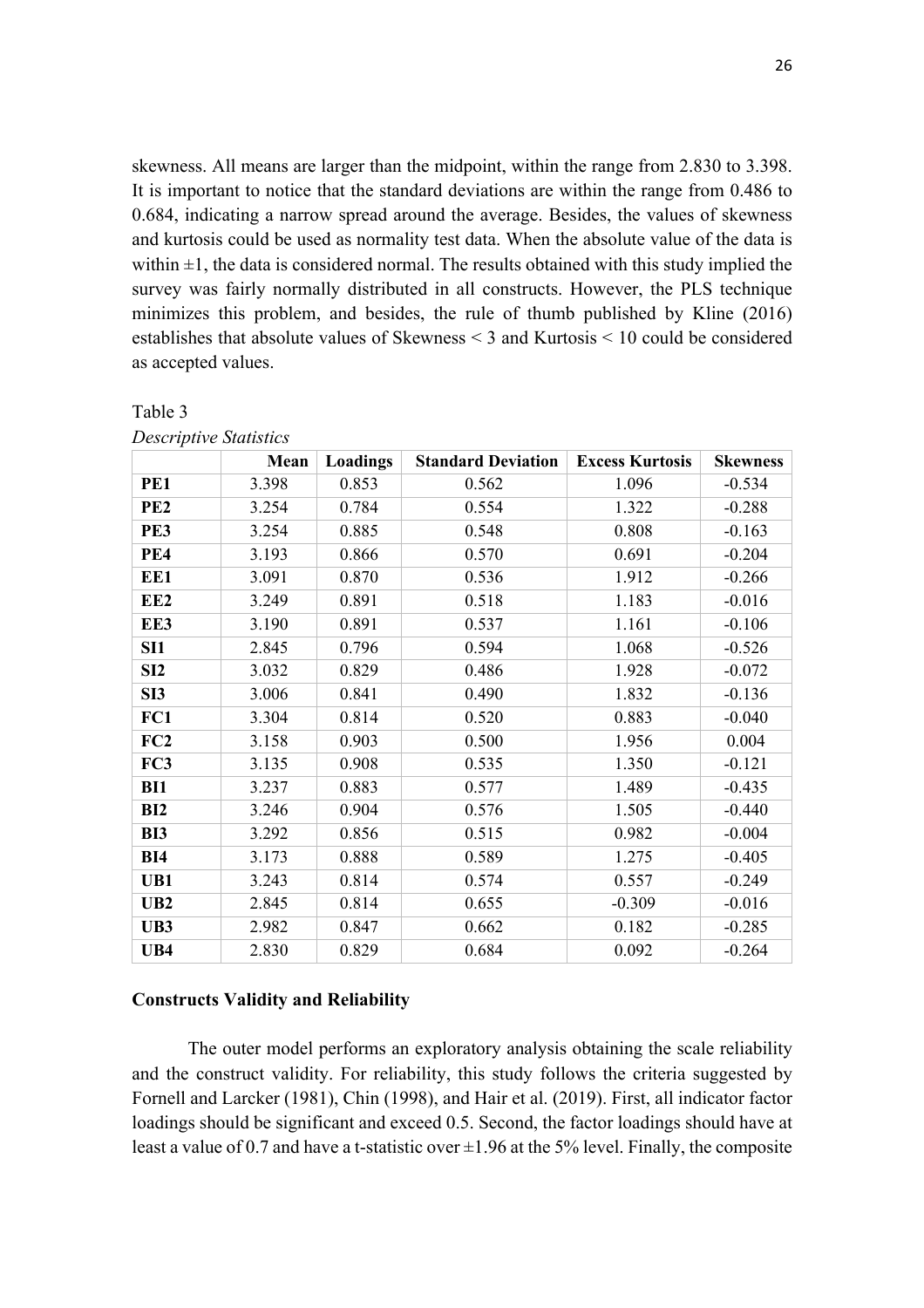reliability should be higher than 0.7. Table 4 provides a detailed view of the main indicators used for the measurement model. It shows that the factor loadings obtained from SmartPLS3 are significant at the 5% level. Besides, all items set the rule thumb of 0.5 for the indicator reliability and 0.7 for standardized factor loadings. According to Hair et al. (2019), the acceptable value of Cronbach's alpha depends on the type of research. It is an exploratory analysis, and the author states 0.7 as the minimum accepted value of Cronbach's alpha.

|           | ╯<br><b>Cronbach's Alpha</b> | rho A | Composite<br><b>Reliability</b> | <b>Average Variance</b><br><b>Extracted (AVE)</b> |
|-----------|------------------------------|-------|---------------------------------|---------------------------------------------------|
| BI        | 0.906                        | 0.906 | 0.934                           | 0.780                                             |
| EE        | 0.861                        | 0.865 | 0.915                           | 0.782                                             |
| FC        | 0.847                        | 0.848 | 0.908                           | 0.767                                             |
| Gen*BI    | 0.881                        | 1.000 | 0.914                           | 0.726                                             |
| Gen*EE    | 0.877                        | 1.000 | 0.918                           | 0.790                                             |
| Gen*PE    | 0.838                        | 1.000 | 0.838                           | 0.571                                             |
| Gen*SI    | 0.724                        | 1.000 | 0.762                           | 0.559                                             |
| PE        | 0.869                        | 0.875 | 0.911                           | 0.719                                             |
| <b>SI</b> | 0.765                        | 0.774 | 0.862                           | 0.676                                             |
| <b>UB</b> | 0.847                        | 0.859 | 0.896                           | 0.683                                             |

Table 4 *Construct Reliability and Validity*

Composite reliability for all the factors in our measurement model was above 0.762. The average variance extracted (AVE) was all above the recommended 0.50 level (Hair et al., 2019), which means that more than one-half of the variance observed in the items was accounted for by their hypothesized factors. The result of convergent validity was the outer loading score of each construct  $> 0.7$  and the AVE's score  $> 0.5$ , which means that the constructs of the instrument in this study were valid. Also, squared multiple correlations between the individual items and their priori factors were high. Thus, all factors in the measurement model had adequate reliability and convergent validity.

### **Discriminant Validity**

Discriminant validity was done by using the Fornell-Larcker criterion. The score of BI was 0.883, EE was 0.884, FC was 0.876, PE was 0.848, SI was 0.822, UB was 0.826. Each construct had a score  $> 0.7$ . The discriminant validity is the extent to which the construct does not correlate with other measures that are different from it. According to the validity indicator, the convergent validity is evident, and the survey exhibits a good discriminant validity, so the results suggest the validity of this research.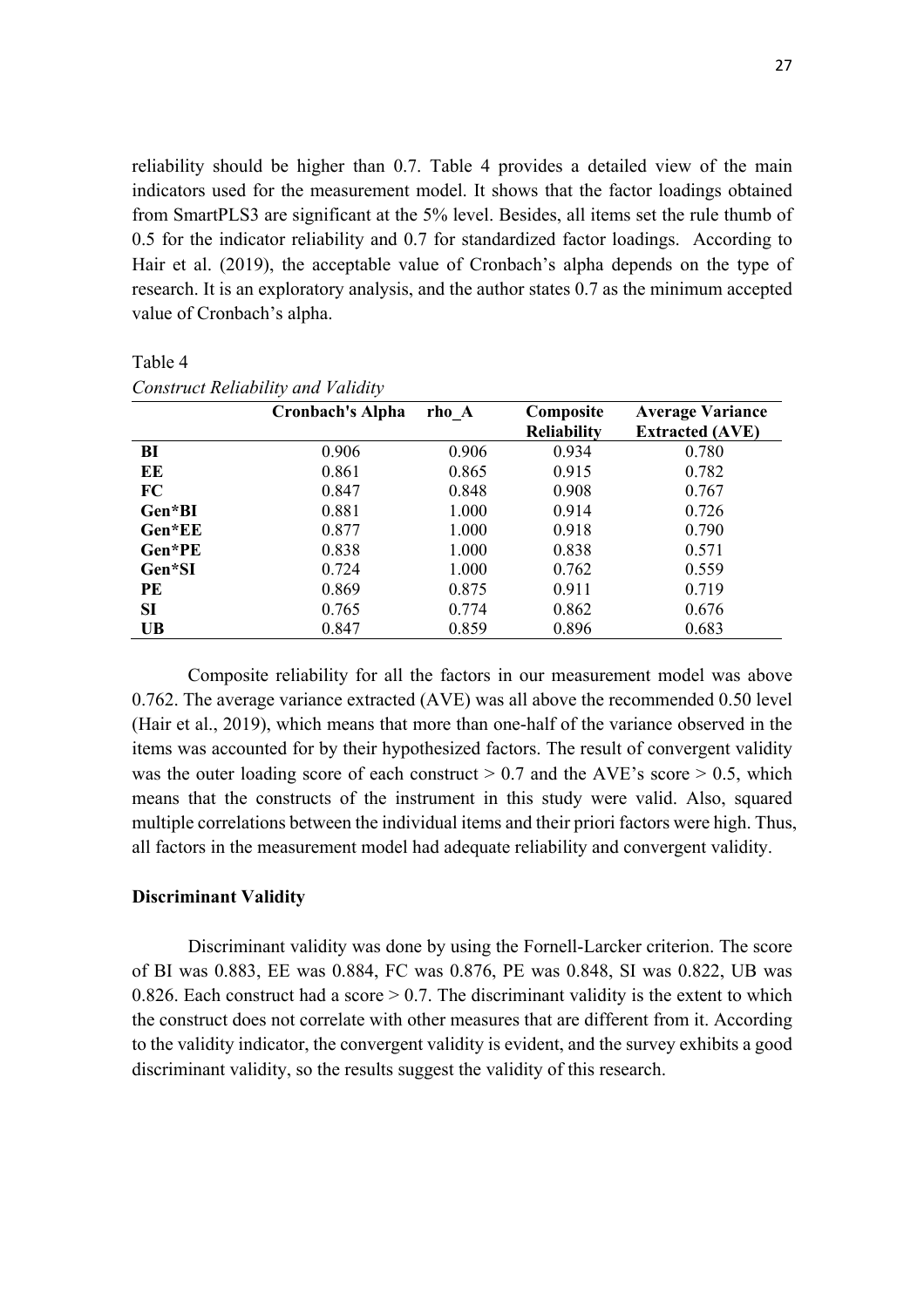|           | BI       | EE       | FC       | Gender   | PE    | SI    | UВ    |
|-----------|----------|----------|----------|----------|-------|-------|-------|
| BI        | 0.883    |          |          |          |       |       |       |
| EE        | 0.647    | 0.884    |          |          |       |       |       |
| FC        | 0.654    | 0.679    | 0.876    |          |       |       |       |
| Gender    | $-0.068$ | $-0.118$ | $-0.121$ | 1.000    |       |       |       |
| PE        | 0.740    | 0.644    | 0.609    | $-0.035$ | 0.848 |       |       |
| <b>SI</b> | 0.433    | 0.466    | 0.441    | 0.038    | 0.422 | 0.822 |       |
| <b>UB</b> | 0.697    | 0.637    | 0.555    | $-0.025$ | 0.689 | 0.520 | 0.826 |

Table 5 *Discriminant Validity - Fornell-Larcker Criterion*

To examine discriminant validity, this study compared the shared variance between factors with the average variance extracted from the individual factors (Fornell & Larcker, 1981). This analysis showed that the shared variances between factors were lower than the average variance extracted from the individual factors, thus confirming discriminant validity. In summary, the measurement model demonstrated adequate reliability, convergent validity, and discriminant validity.

### **Structural Model Hypotheses**

The inner model "depicts the relationship among latent variables based on the substantive theory" (Chin, 1998). For this model, this study follows the steps recommended by Hair et al. (2019). First, it is necessary to calculate the path coefficients and their significance. Then, the R2 measures the variance for each construct. The third step is to calculate the change of R2, obtaining the f2 statistics, which indicates the strength of each independent item for its corresponding factor, and finally, the indicator of the model's predictive relevance by calculating the parameter Q2.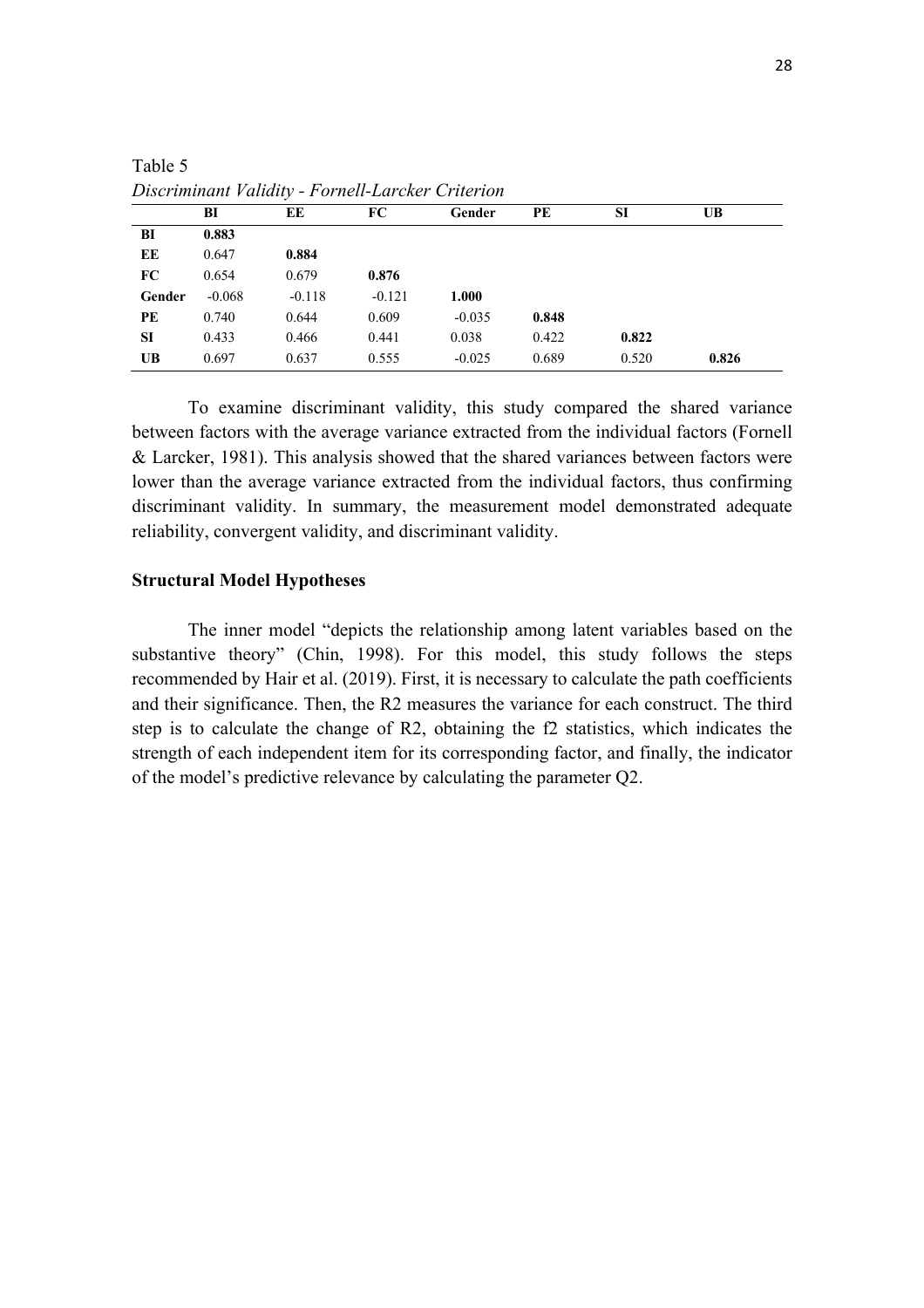Figure 2 *The path coefficients for all constructs*



Table 6 shows the path coefficients for all constructs. As it is possible to observe, all T-values exceed  $\pm 1.96$  at 5% level except for the relation between gender and main constructs (BI, EE, PE, SI, UB); therefore, all hypotheses except gender variable are empirically supported.

# Table 6 *Path Coefficient*

|                         | Original<br><b>Sample</b> | <b>Sample</b><br>Mean $(M)$ | <b>Standard</b><br><b>Deviation</b> | <b>T</b> Statistics<br>( O/STDEV ) | <b>P</b> Values | <b>Result</b> |
|-------------------------|---------------------------|-----------------------------|-------------------------------------|------------------------------------|-----------------|---------------|
|                         | (O)                       |                             | (STDEV)                             |                                    |                 |               |
| $BI \rightarrow UB$     | 0.593                     | 0.591                       | 0.051                               | 11.601                             | 0.000           | Supported     |
| $EE \rightarrow BI$     | 0.259                     | 0.261                       | 0.065                               | 3.982                              | 0.000           | Supported     |
| $FC \rightarrow UB$     | 0.171                     | 0.170                       | 0.058                               | 2.941                              | 0.003           | Supported     |
| $Gen*BI \geq UB$        | $-0.051$                  | $-0.048$                    | 0.057                               | 0.900                              | 0.368           | Not supported |
| $Gen*EE \rightarrow BI$ | 0.037                     | 0.049                       | 0.049                               | 0.744                              | 0.457           | Not supported |
| $Gen*PE \rightarrow BI$ | 0.027                     | $-0.006$                    | 0.070                               | 0.379                              | 0.705           | Not supported |
| $Gen*SI \rightarrow BI$ | 0.031                     | 0.035                       | 0.038                               | 0.818                              | 0.414           | Not supported |
| Gender -> BI            | $-0.028$                  | $-0.027$                    | 0.032                               | 0.857                              | 0.392           | Not supported |
| Gender $\rightarrow$ UB | 0.041                     | 0.040                       | 0.037                               | 1.111                              | 0.267           | Not supported |
| $PE \rightarrow BI$     | 0.530                     | 0.530                       | 0.055                               | 9.719                              | 0.000           | Supported     |
| $SI \rightarrow BI$     | 0.092                     | 0.089                       | 0.046                               | 1.983                              | 0.048           | Supported     |

# **Discussion**

The current study was designed to explore the different factors and drivers that could affect students' behavior in the usage of mobile technologies for English learning.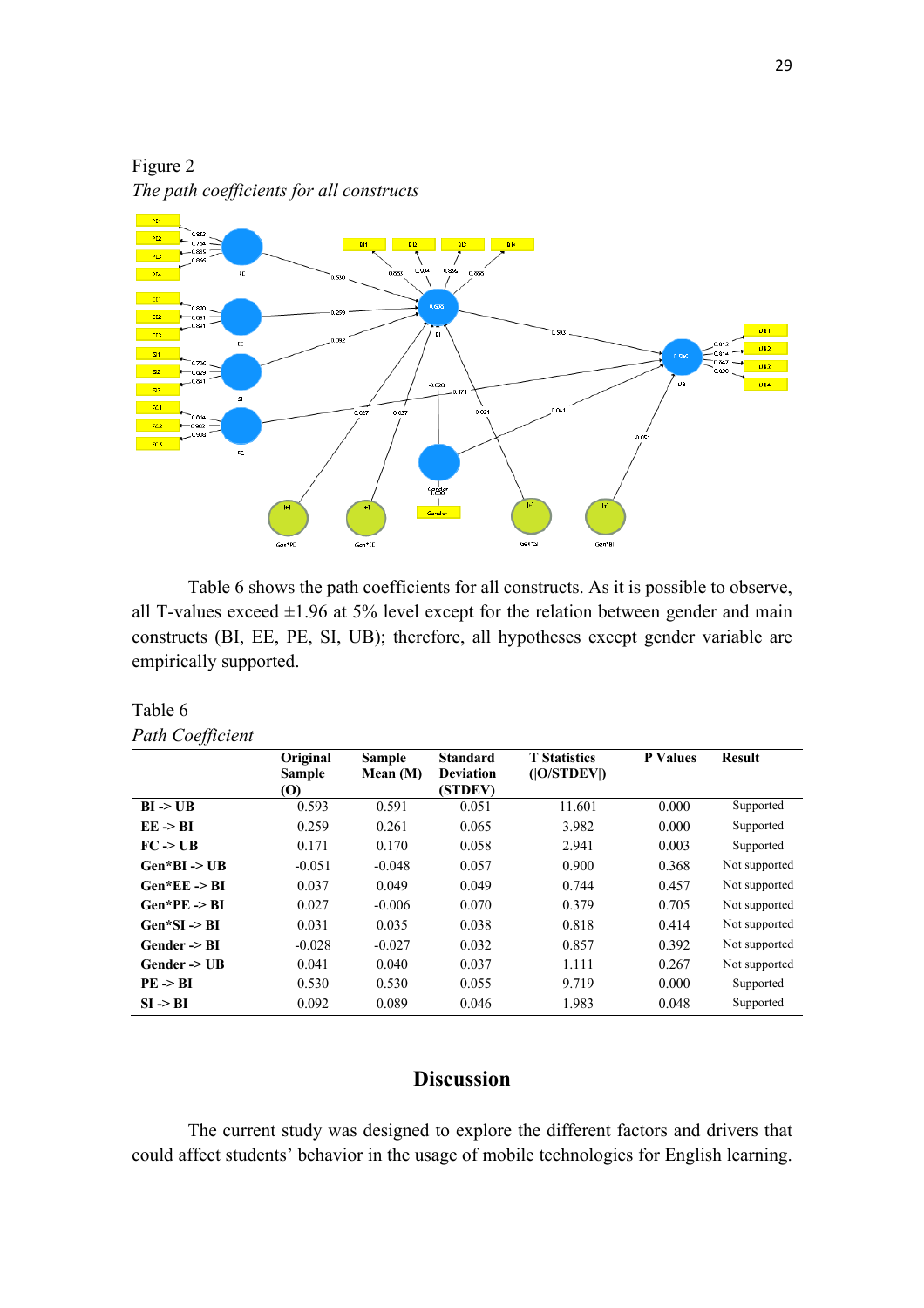This study attempts to provide some insights into the different drivers that could affect the behavior of the pre-service teachers in the English department on using mobile technologies for English learning.

The analysis showcases that five out of eleven hypotheses were supported. BI has a significant effect on UB (t-statistics :11.601;  $p < .000$ ). The positive effect of BI on UB supports (Al-Gahtani, 2016; Al Arif & Handayani, 2021; Park, 2009; Weng et al., 2018). Similarly, it was informed that PE influence BI (t-statistics  $9.719$ ; p < .000). In this study context, the perceived usefulness and effectiveness of mobile technologies can improve students' intention to use mobile devices in learning English. Besides, BI was also significantly influenced by EE (t-statistics  $3.982$ ;  $p < .000$ ); the more pre-service teachers believe in their ability to use mobile technologies during their English learning process in Indonesian universities, the better their intention to use them. Based on the result, SI has a significant influence on BI (t-statistics 1.983;  $p < .048$ ). A similar result was informed that FC has a significant influence on UB (t-statistics 2.941;  $p < .003$ ); it is undeniable that organizational and technical infrastructure can support the students' use of mobile technologies in learning English.

On the other hand, gender did not significantly moderate the influence of BI on UB (t-statistics 0.900;  $p < .368$ ), PE on BI (t-statistics 0.379;  $p < .705$ ), EE on BI (tstatistics 0.744;  $p < .457$ ), and SI on BI (t-statistics 0.818;  $p < .414$ ). This result might refer that the gender variable is not related to BI, UB, PE, EE, and SI regarding the usage of mobile technologies for learning English. The result is not in line with a previous finding by Wang et al. (2009), informing gender has a significant influence on the intention to use technology. The result of this current study on gender variables is in line with the study done by Taj et al. (2017) who reported that there was no significant influence on the performance of the respondents based on gender when they worked in a computer-assisted learning environment.

However, four main constructs of UTAUT (PE, EE, SI, and FC) were reported to become significant drivers for UB (Hamidi & Chavoshi, 2019; Weng et al., 2018). A similar result regarding behavioral intention to use mobile technologies in Portugal universities was also reported by Briz-Ponce et al. (2017). When the respondents' high PE and EE, the BI will be increased. The Social Influence of using mobile devices triggers the increase of usage of mobile technologies in learning English. A plausible reason might be that pre-service teachers' behavioral intention to use is a significant factor in improving their academic performance (Mallya et al., 2019). The part of these findings can be a guideline for the government to improve the usefulness and benefits of the use of mobile technologies for English language learning.

The findings of the study share insights into how Indonesian pre-service teachers have interaction and value regarding the behavioral intention to implement mobile technologies during their learning that will affect their ways of teaching in the future. The findings also offer information about the design and implementation of mobile technologies for English language learning. The relationships between variables proposed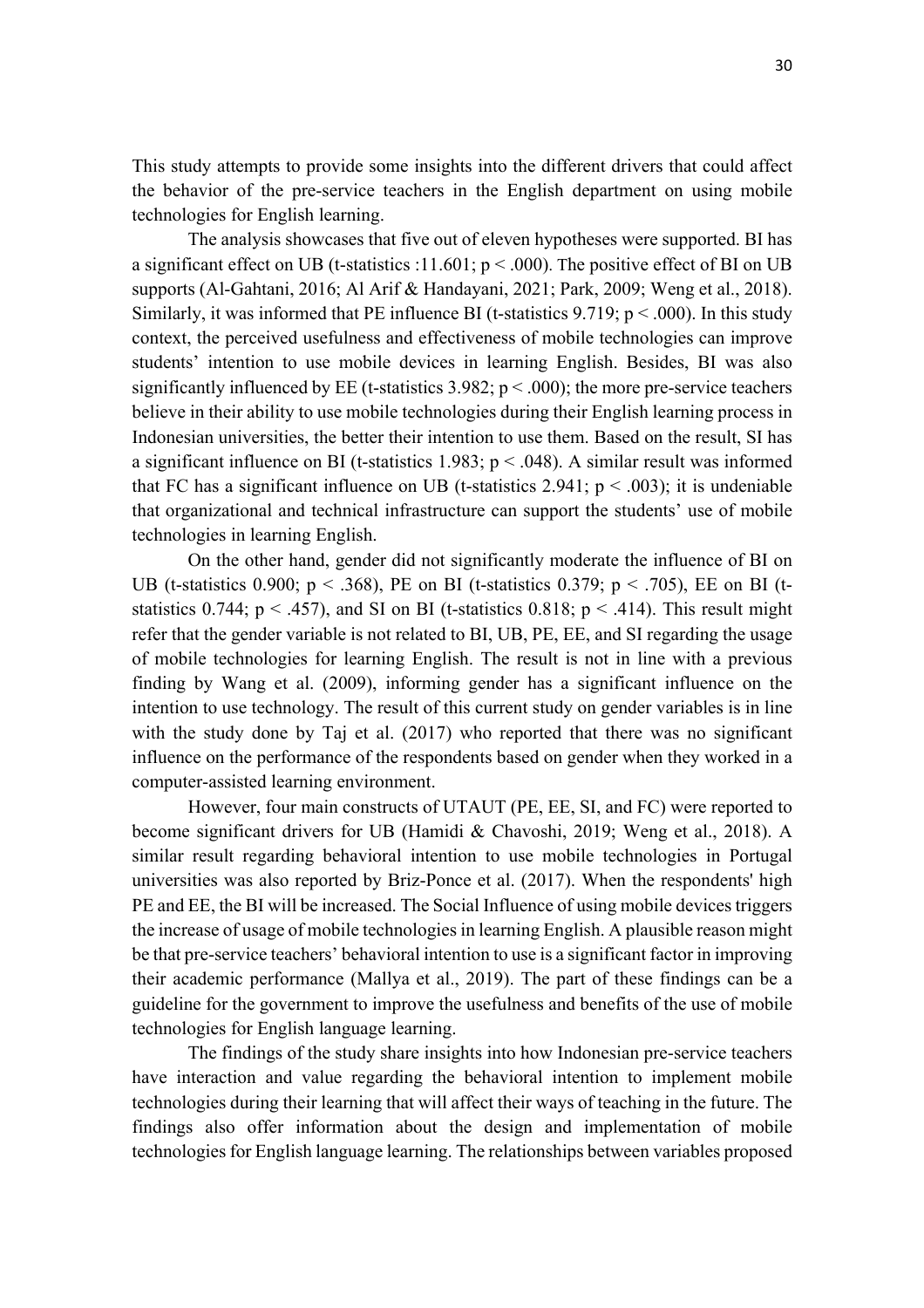by this study could be a guideline and very beneficial for pre-service teachers to use mobile devices in learning English. The organization and institution support, such as the availability of infrastructure, tools, and human resources, are significant in supporting the students' usage of mobile technologies. Therefore, the implications offered by this study are expected to go beyond the report of the validation of the structural model.

## **Conclusion**

The present study presents internal consistency reliability and suggests the validity of the pre-service teachers' perceptions of mobile technologies and the use of apps moderately positive. Findings suggest that the participants have strong attitudes towards mobile-assisted language learning (MALL), and they are willing to implement it. However, they have a good willingness to adopt it (Behavioral intention), and it will affect the students' usage behavior of mobile technologies.

Performance expectancy (PE), effort expectancy (EE), social influence (SI), and facilitating condition (FC) are important factors that could affect the behavioral intention (BI) of using Mobile technologies for learning English. On the other hand, gender as a moderator variable is not significantly moderating the influence of PE, EE, and SI on BI. In addition, the result of this study revealed that the behavioral intention (BI) to use has a significant influence on usage behavior (UB) of mobile technologies in learning English.

There were two main limitations in this study. First, there were more female respondents than males, which may limit the findings' generalizability. Second, two of the researchers are also lecturers of all the respondents in the English education department. On the one hand, this may have an impact on the validity of the results due to its implicit influence on participants' views, emotional reactions, and/or questionnaire responses. However, the investigator's active engagement puts us in a better position to thoroughly observe and investigate the respondents' behavior and reaction.

Future research is encouraged to analyze the results obtained and the benefits as well as the drawbacks to encourage pre-service teachers' usage of mobile devices and apps for learning English and then contribute to the innovation in the English education sector. In addition, it should be recommended to extend the research model and/or compare the collected data by using other groups and constructs such as age and experience to explore the impact of these extended variables on the model.

In summary, the understanding of the factors affecting the use of new technologies could improve the quality of the English learning process, and allow pre-service teachers to benefit from the potential and advantage of mobile technologies. In addition, the findings promote and encourage the integration of mobile-assisted language learning as an innovative approach in English language teaching.

## **Acknowledgments**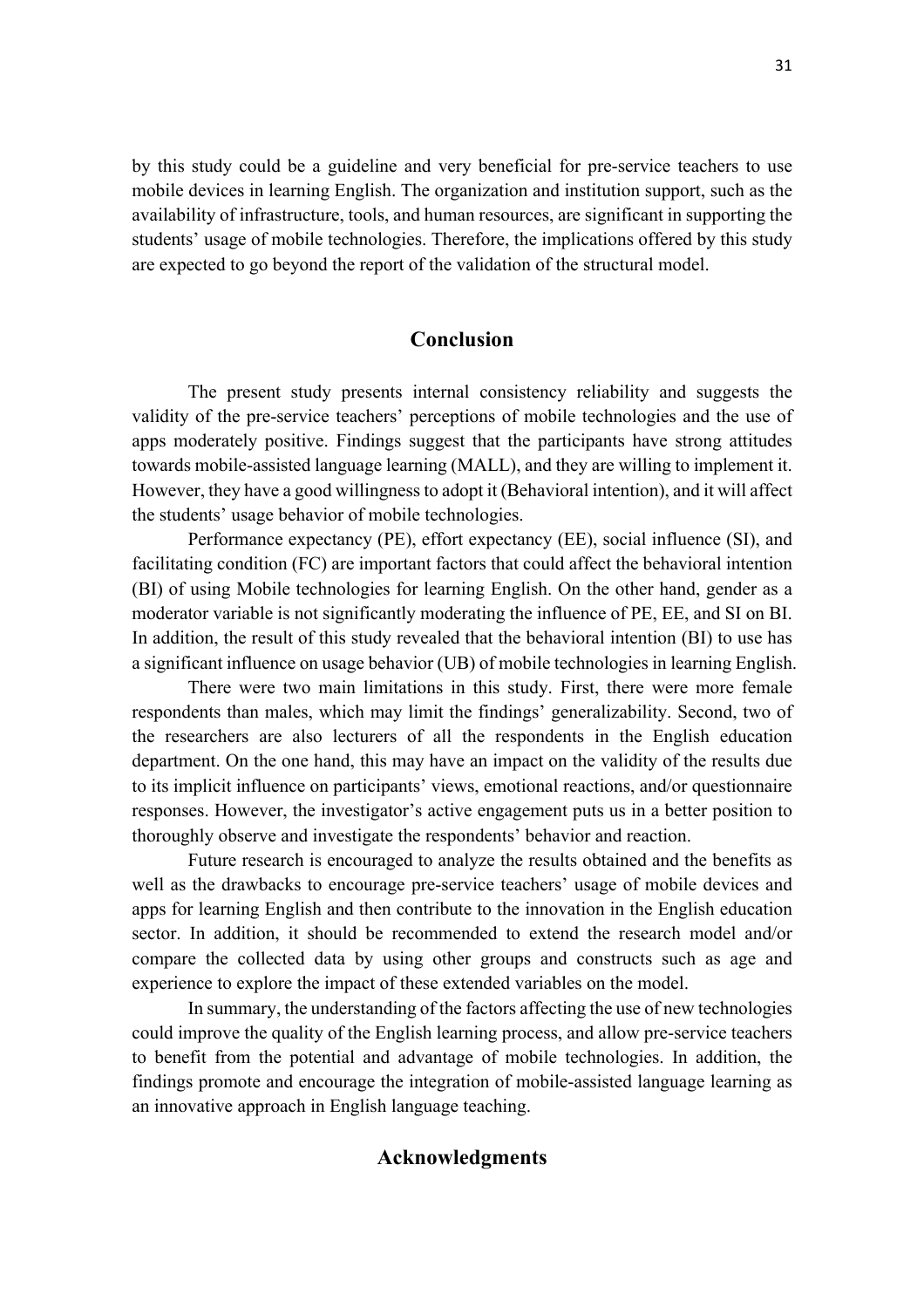The authors would like to thank the anonymous reviewers in this journal for their constructive feedback. Special thanks are also addressed to the editor for facilitating the publication of this study.

# **References**

- Al-Gahtani, S. S. (2016). Empirical investigation of e-learning acceptance and assimilation: A structural equation model. *Applied Computing and Informatics*, *12*(1), 27–50. https://doi.org/10.1016/j.aci.2014.09.001
- Al-Rahmi, W. M., Yahaya, N., Aldraiweesh, A. A., Alamri, M. M., Aljarboa, N. A., Alturki, U., & Aljeraiwi, A. A. (2019). Integrating technology acceptance model with innovation diffusion theory: An empirical investigation on students' intention to use e-learning systems. *IEEE Access*, *7*(c), 26797–26809. https://doi.org/10.1109/ACCESS.2019.2899368
- Al Arif, T. Z. Z. (2019). Indonesian university students' perception and expectation towards ICT use in learning English as a foreign language. *Indonesian Journal of English Language Teaching and Applied Linguistics*, *4*(1), 133–145. https://ijeltal.org/index.php/ijeltal/article/view/348/pdf
- Al Arif, T. Z. Z., & Handayani, R. (2021). Factors influencing the use of ICT for English language learning of Indonesian EFL university students. *Elsya*, *4*(1), 1–10. http://journal.unilak.ac.id/index.php/elsya/article/view/6882
- Ardıç, Ö., & Çiftçi, H. (2019). ICT competence and needs of Turkish EFL instructors: The role of gender, institution and experience. *Eurasian Journal of Applied Linguistics, 5*(1), 153-173. Doi: 10.32601/ejal.543791.
- Balbay, S., & Kilis, S. (2017). Students' perceptions of the use of a youtube channel specifically designed for an academic speaking skills course. *Eurasian Journal of Applied Linguistics*, *3*(2), 235–251. https://dergipark.org.tr/en/download/articlefile/537377
- Benghalem, B. (2015). The effects of using microsoft power point on EFL learners' attitude and anxiety. *Advances in Language and Literary Studies*, *6*(6), 1–6. https://doi.org/10.7575/aiac.alls.v.6n.6p.1
- Bilgiç, N., & Ataman, A. (2020). Evaluation of the National Education Council's decisions regarding the education of gifted and talented students. *Talent, 10*(1), 62-78. DOI: https://doi.org/10.46893/talent.758443.
- Briz-Ponce, L., Pereira, A., Carvalho, L., Juanes-Méndez, J. A., & García-Peñalvo, F. J. (2017). Learning with mobile technologies – students' behavior. *Computers in Human Behavior*, *72*, 612–620. https://doi.org/10.1016/j.chb.2016.05.027
- Chin, W. W. (1998). The partial least squares approach for structural equation modeling. In *In G. A. Marcoulides (Ed.), Modern methods for business research (pp. 295–336)*. Lawrence Erlbaum Associates Publishers.
- Coşanay, G, Karalı, Y. (2022). Examination of classroom teachers' 21st century teaching skills. *International Online Journal of Education and Teaching (IOJET), 9*(1), 432-448. https://iojet.org/index.php/IOJET/article/view/1563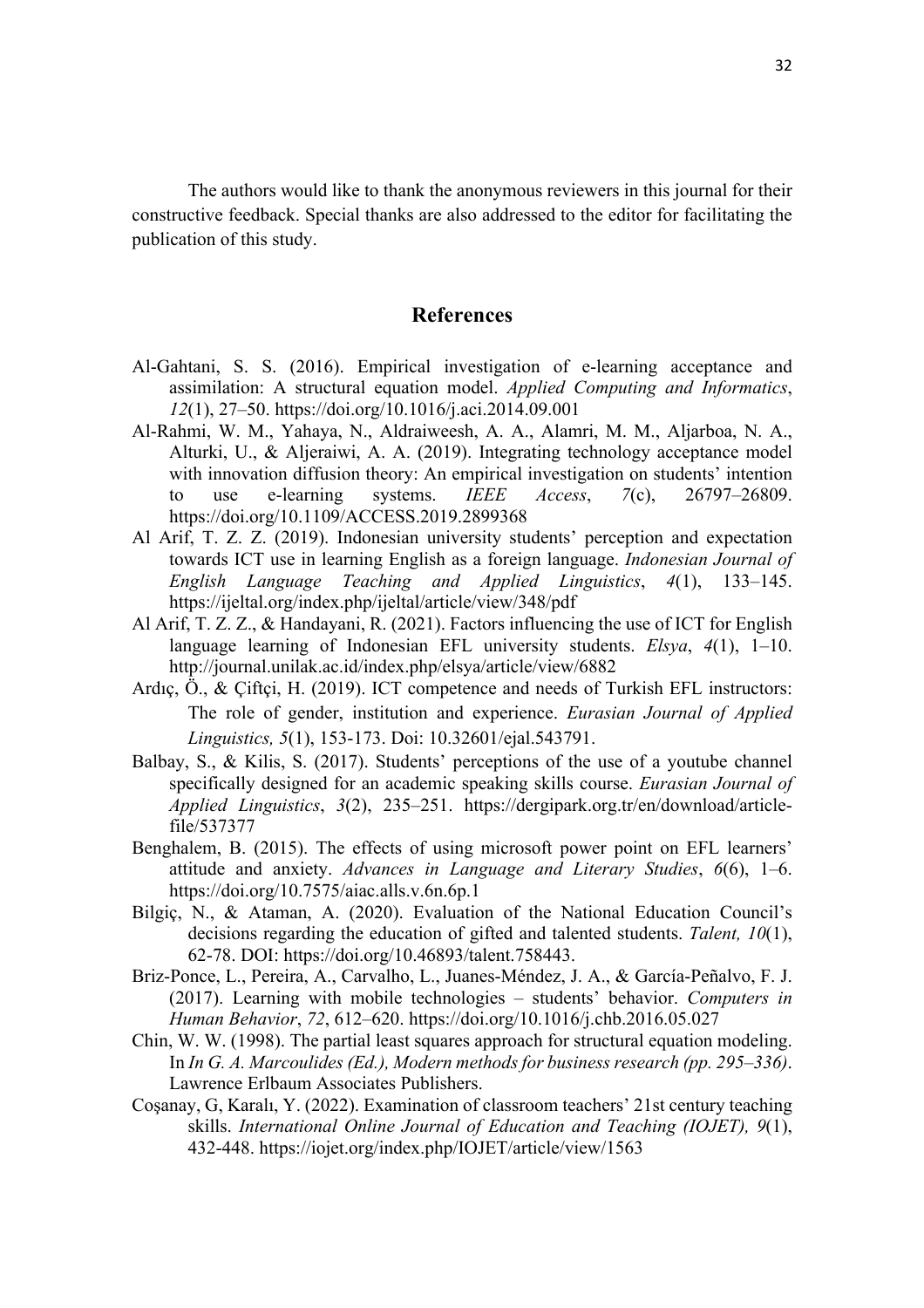- Davis, F. D. (1989). Perceived usefulness, perceived ease of use, and user acceptance of information technology. *MIS Quarterly*, *13*(3), 319–340. https://doi.org/10.5962/ bhl.title.33621
- de Azevedo, A. F., Delgado, H. O. K., & Silva, A. D. C. (2017). The use of technology for EFL classes in a Brazilian school: Consolidating education 3.0. *IAFOR Journal of Education*, 5, 195-211. https://files.eric.ed.gov/fulltext/EJ1304468.pdf
- Fatiha, M., Sliman, B., Mustapha, B., & Yahia, M. (2014). Attitudes and motivations in learning English as a foreign language. *International Journal of Arts & Sciences*, *07*(03),117–128. http://www.universitypublications.net/ijas/0703/html/P4RS144.
- Fornell, C., & Larcker, D. F. (1981). Evaluating structural equation models with unobservable variables and measurement error. *Journal of Marketing Research*, *18*(1), 39–50. https://doi.org/10.2307/3151312
- García Botero, G., Questier, F., & Zhu, C. (2019). Self-directed language learning in a mobile-assisted, out-of-class context: Do students walk the talk? *Computer Assisted Language Learning*, *32*(1–2), 71–97. https://doi.org/10.1080/09588221.2018. 1485707
- Grandon, M. (2014). Exploring student attitudes toward video-based lessons. *Studies in International Relations*, *34*(2), 97–105.
- Haghighi, H., Jafarigohar, M., Khoshsima, H., & Vahdany, F. (2019). Impact of flipped classroom on EFL learners' appropriate use of refusal: Achievement, participation, perception. Computer Assisted Language Learning, 32(3), 261-293. https://doi.org/10.1080/09588221.2018.1504083
- Hair, J. F., Risher, J. J., Sarstedt, M., & Ringle, C. M. (2019). When to use and how to report the results of PLS-SEM. *European Business Review*, *31*(1), 2–24. https://doi.org/10.1108/EBR-11-2018-0203
- Hamid, J. A., Ferdous Azam, S.M., & Shukri, S. M. (2020). Influence of food safety concerns and perceived value among working adult population in Malaysia. *Systematic Reviews in Pharmacy*, 11 (1), 799-807. doi:10.5530/srp.2020.1.102.
- Hamidi, H., & Chavoshi, A. (2019). Social, individual, technological and pedagogical factors influencing mobile learning acceptance in higher education: A case from Iran. *Telematics and Informatics*, *38*, 133–165. https://doi.org/10.1016/j.tele.2018.09.007
- Howlett, G., & Zainee, W. (2019). 21st century learning skills and autonomy: Students' perceptions of mobile devices in the Thai EFL context. *Teaching English with Technology*, *19*(1), 72–85. https://www.ceeol.com/search/article-detail?id=737375
- Hwang, W. (2014). Effects of using mobile devices on English listening diversity and speaking for EFL elementary students. *Australasian Journal of Educational Technology*, *30*(5), 503–516. https://ajet.org.au/index.php/AJET/article/view/237
- Idowu, S. O., & Gbadebo, A. D. (2017). Extent of utilization of information and communication technology tools by English language teachers in Ijebu-Ode and Odogbolu local government areas of Ogun State, Nigeria. *International Journal of Arts & Sciences*, *09*(04), 589–596. http://www.universitypublications.net/ijas/0904/ html/U6K942.xml.
- Ilter, B. G. (2009). Effect of technology on motivation in EFL classrooms. *Turkish Online Journal of Distance Education*, *10*(4), 136–158. https://eric.ed.gov/?id=ED506782
- Jose, J., & Abidin, Z. (2015). Application of information and communication technology tools for english language teaching in an omani context. *Arab World English Journal*, *6*(2), 51–67. https://awej.org/images/AllIssues/Specialissues/CALLjuly2015/4.pdf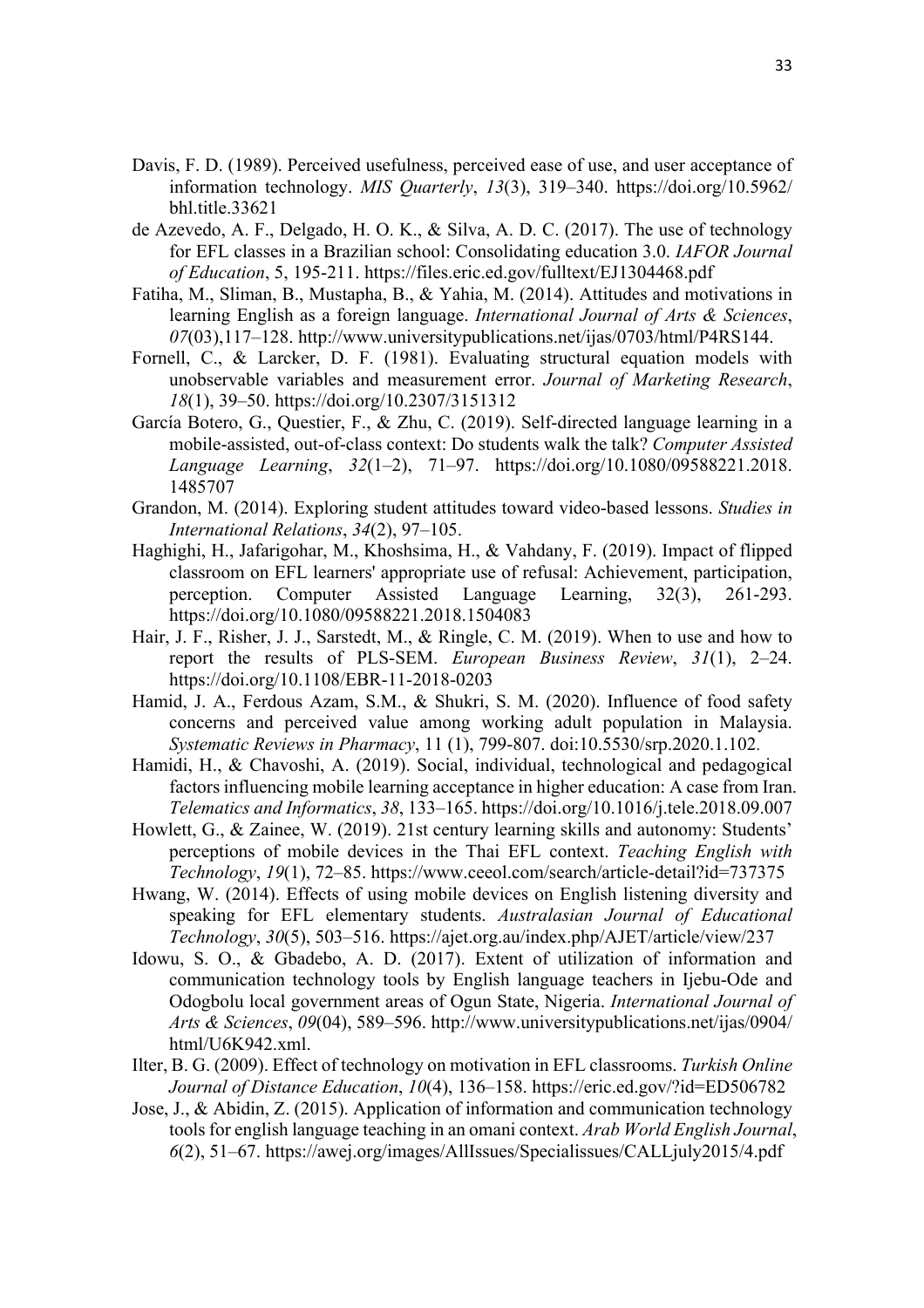- Kline, R. B. (2016). Principles and practices of structural equation modelling 4th edition. In *Methodology in the social sciences*. https://psycnet.apa.org/record/2015-56948- 000
- Kreutz, J., & Rhodin, N. (2016). *Degree project in english and learning: The influence of ICT on learners' motivation towards learning English*. Malmo University.
- Lamb, M., & Arisandy, F. E. (2020). The impact of online use of English on motivation to learn. *Computer Assisted Language Learning*, *33*(1–2), 85–108. https://doi.org/10.1080/09588221.2018.1545670
- Mallya, J., Lakshminarayanan, S., & Payini, V. (2019). Self-efficacy as an antecedent to students' behavioral intention to use the Internet for academic purposes: A structural equation modeling approach. *Library Philosophy and Practice*, *2019* (September). https://digitalcommons.unl.edu/libphilprac/3055/
- Mei, B., Brown, G. T. L., & Teo, T. (2018). Toward an understanding of preservice English as a foreign language teachers' acceptance of Computer-Assisted Language Learning 2.0 in the People's Republic of China. *Journal of Educational Computing Research*, *56*(1), 74–104. https://doi.org/10.1177/0735633117700144
- Murray, D. E. (2005). Technologies for second language literacy. *Annual Review of Applied Linguistics*, *25*(1), 188–201. https://www.cambridge.org/core/journals/ annual-review-of-applied-linguistics/article/abs/technologies-for-second-languageliteracy/54ADC77990DE1DE959CCA956514BA382
- Namaziandost, E., Razmi, M. H., Hernández, R. M., Ocaña-Fernández, Y., & Khabir, M. (2021). Synchronous CMC text chat versus synchronous CMC voice chat: Impacts on EFL learners' oral proficiency and anxiety. *Journal of Research on Technology in Education*, *0*(0), 1–18. https://doi.org/10.1080/15391523.2021.1906362
- Namaziandost, E., Razmi, M. H., Shouket, A. T., & Gilakjani, A. P. (2021). The impact of authentic materials on reading comprehension, motivation, and anxiety among Iranian male EFL learners. *Reading and Writing Quarterly*, *0*(0), 1–38. https://doi.org/10.1080/10573569.2021.1892001
- Park, S. Y. (2009). An analysis of the technology acceptance model in understanding students' behavioral intention to use university's social media. *Educational Technology & Society*, *12*(3), 150–162. https://doi.org/10.1109/IIAI-AAI.2014.14
- Zambrano, R., & Seward, R. K. (2012). Mobile technologies and empowerment: Enhancing human development through participation and innovation. *United Nations Development Program*. https://www.undp.org/publications/mobiletechnologies-and-empowerment-enhancing-human-development-throughparticipation
- Rahim, M. N., & Chandran, S. S. C. (2021). Investigating EFL students' perceptions on e-learning paradigm-shift during Covid-19 pandemic. *Elsya : Journal of English Language Studies*, *3*(1), 56–66. https://doi.org/10.31849/elsya.v3i1.5949
- Sabti, A. A., & Chaichan, R. S. (2014). Saudi high school students' attitudes and barriers toward the use of computer technologies in learning English. *SpringerPlus*, *3*(1), 1– 9. https://doi.org/10.1186/2193-1801-3-460
- Scherer, R., Siddiq, F., & Tondeur, J. (2019). The technology acceptance model (TAM): A meta-analytic structural equation modeling approach to explaining teachers' adoption of digital technology in education. *Computers and Education*, *128*, 13–35. https://doi.org/10.1016/j.compedu.2018.09.009
- Shevchenko, M. V. (2018). The role of authentic videos in teaching English at technical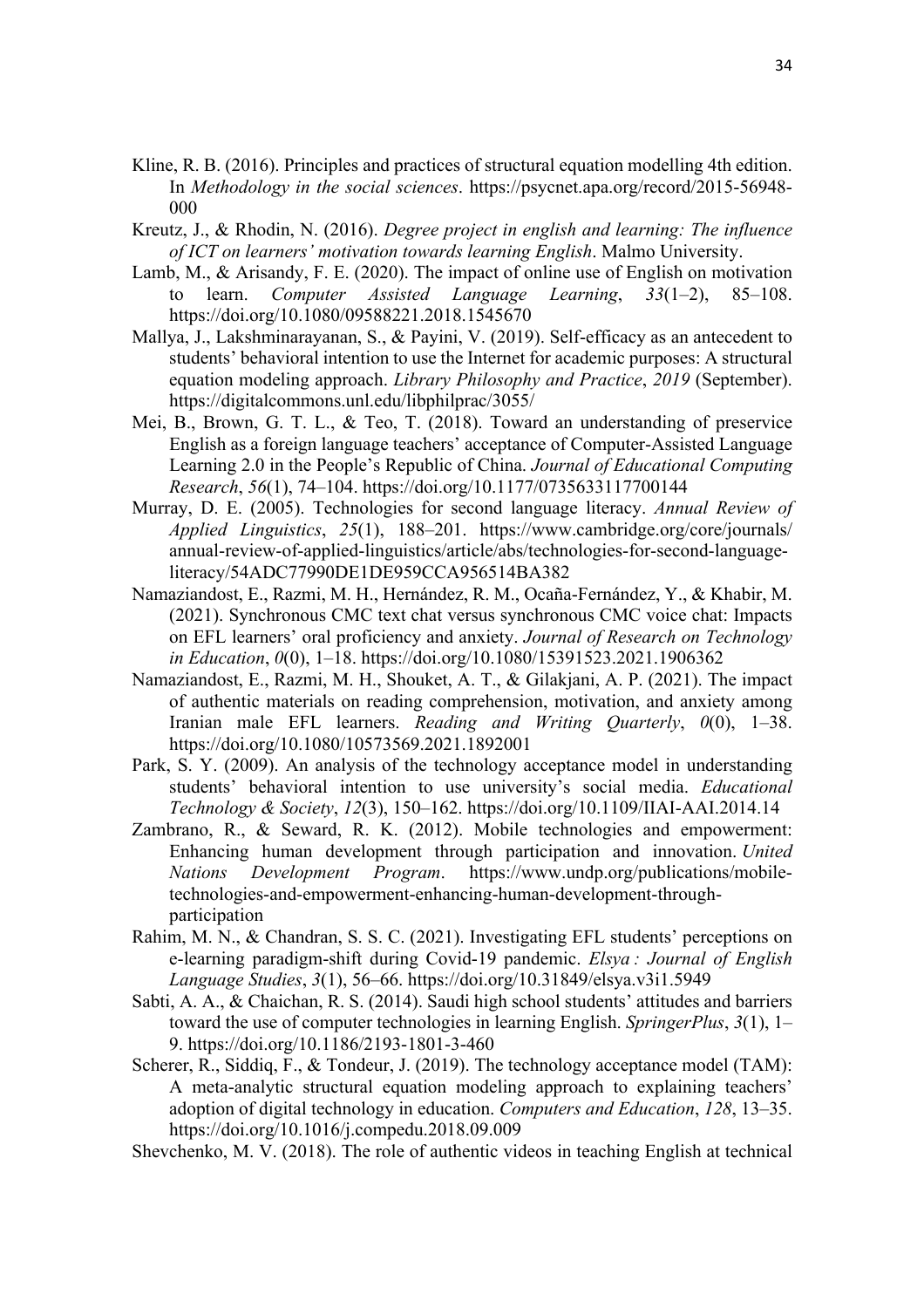universities. *Advanced Education*, *2015*(4), 66–70. https://doi.org/10.20535/2410- 8286.57306

- Taj, I. H., Fatimah, A., Sipra, M. A., & Ahmad, W. (2017). Effect of technology enhaced language learning on EFL reading comprehension at tertiary level. *Arab World English Journal*, *8*(1), 108–129. https://awej.org/effect-of-technology-enhancedlanguage-learning-on-efl-reading-comprehension-at-tertiary-level/
- Thamarana, S. (2015). The role of information and communication technologies in achieving standards in English language teaching. *The Criterion*, *6*(4), 227–232. https://www.researchgate.net/publication/282877145 The role of Information an d Communication Technologies in achieving standards in English Language Teaching
- Tran, T. L. N. (2020). Perspectives and attitudes towards self-directed MALL and strategies to facilitate learning for different learner groups. *CALL-EJ*, *21*(3), 41–59. http://callej.org/journal/21-3/Tran2020.pdf
- Tri, D. H., & Nguyen, N. H. T. (2014). An exploratory study of ICT use in English language learning among EFL university students. *Teaching English with Technology*, *14*(4), 32–46. https://www.ceeol.com/search/article-detail?id=32847
- Miao, F., Pagano, M., Atchoarena, D., Pimmer, C., Gröhbiel, U., Zelezny-Green, R., & Strecker, J. (2018). A lifeline to learning. Leveraging technology to support education for refugees. https://unesdoc.unesco.org/ark:/48223/pf0000261278
- Venkatesh, V., Morris, M. G., Davis, G. B., & Davis, F. D. (2003). User acceptance of information technology: Toward a unified view. *MIS quarterly*, 425-478. https://doi.org/10.1006/mvre.1994.1019
- Wang, Y. C., & Hsu, L. (2020). Shall We go to the MALL?—Students' perceptions of a business english learning app. *International Journal of Information and Education Technology*, *10*(2), 110-116. https://doi.org/10.18178/ijiet.2020.10.2.1348
- Wang, Y. S., Wu, M. C., & Wang, H. Y. (2009). Investigating the determinants and age and gender differences in the acceptance of mobile learning. *British Journal of Educational Technology*, *40*(1), 92–118. https://doi.org/10.1111/j.1467- 8535.2007.00809.x
- Weng, F., Yang, R. J., Ho, H. J., & Su, H. M. (2018). A TAM-based study of the attitude towards use intention of multimedia among school teachers. *Applied System Innovation*, *1*(3), 1–9. https://doi.org/10.3390/asi1030036
- Zhang, D., & Pérez-Paredes, P. (2019). Chinese postgraduate EFL learners' self-directed use of mobile English learning resources. *Computer Assisted Language Learning*, *0*(0), 1–26. https://doi.org/10.1080/09588221.2019.1662455
- Ziegler, N. (2016). Taking technology to task: Technology-mediated TBLT, performance, and production. *Annual Review of Applied Linguistics*, *36*(1), 136–163. https://doi.org/10.1017/s0267190516000039.

# **Appendix 1**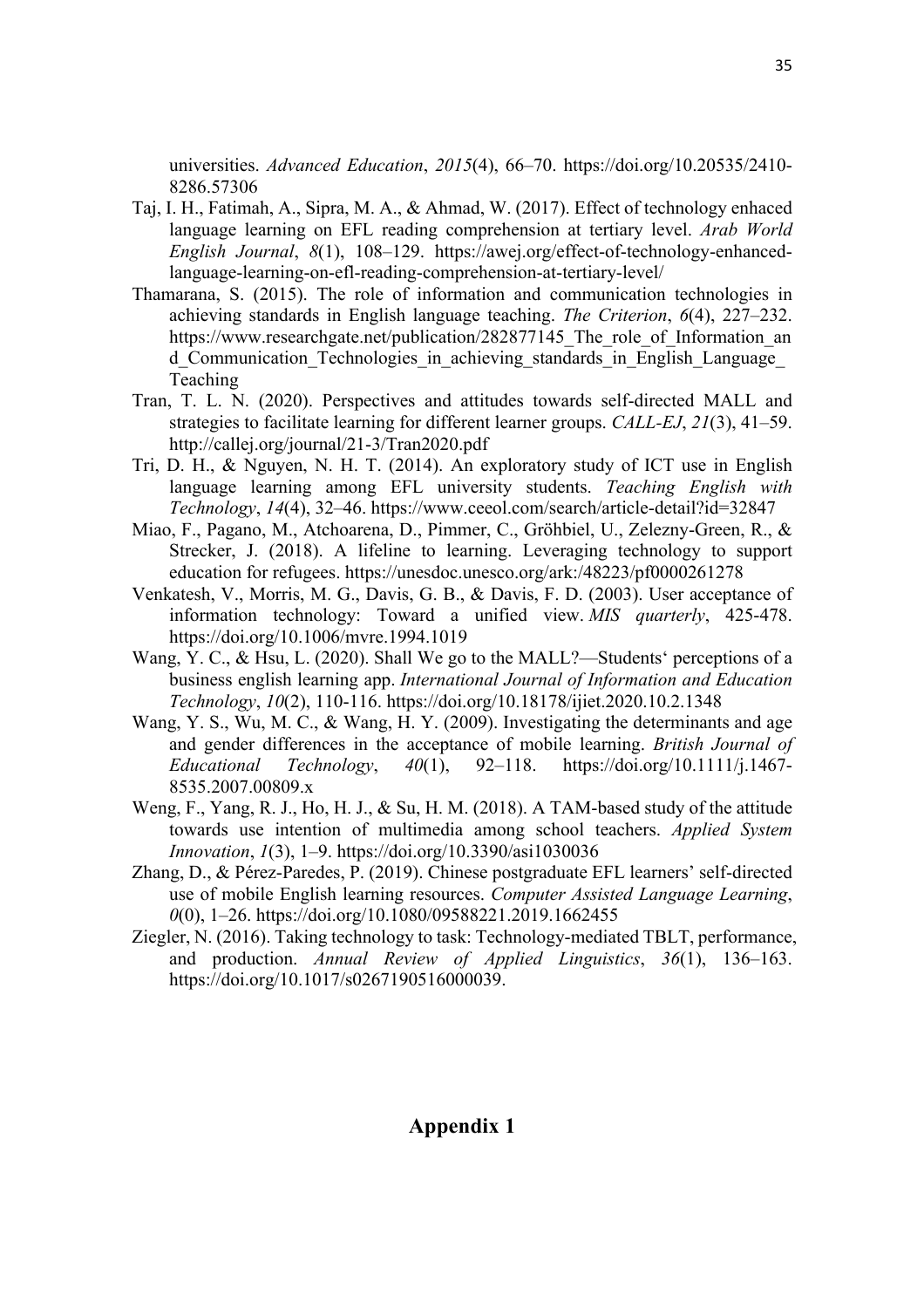# **Instrumentation**

| Variable                  | <b>Definition</b>                                                                                                                                              | Indicator                                                                     | <b>Items</b>                                                                                                                                                                                                                                                                                                | <b>Adapted</b>                                                                                                                                                     |
|---------------------------|----------------------------------------------------------------------------------------------------------------------------------------------------------------|-------------------------------------------------------------------------------|-------------------------------------------------------------------------------------------------------------------------------------------------------------------------------------------------------------------------------------------------------------------------------------------------------------|--------------------------------------------------------------------------------------------------------------------------------------------------------------------|
|                           |                                                                                                                                                                |                                                                               |                                                                                                                                                                                                                                                                                                             | <b>References of</b><br>the survey<br>instrument                                                                                                                   |
| Performance<br>Expectancy | the degree to<br>which an<br>individual<br>believes that<br>using the<br>mobile device<br>will help him<br>or her to<br>attain gains in<br>English<br>learning | useful<br>1.<br>2. learn more<br>quickly<br>3. Improving<br>effectiven<br>ess | 1. I would find the<br>mobile device<br>useful in English<br>learning.<br>Using the mobile<br>2.<br>device enables me<br>to accomplish<br>tasks more quickly.<br>Using the mobile<br>3.<br>device increases<br>my productivity.<br>Using mobile<br>4.<br>device makes<br>English learning<br>more effective | Venkatesh et<br>al, (2003) User<br>Acceptance Of<br>Information<br>Technology:<br>Toward A<br>Unified View.<br><b>MIS Quarterly</b><br>Journal (27-3),<br>425-478. |
| Effort<br>Expectancy      | the degree of<br>ease<br>associated<br>with the use<br>of the mobile<br>device for<br><b>ELL</b>                                                               | Easy to be<br>1.<br>learnt<br>Easy to be<br>2.<br>used                        | It would be easy for<br>1.<br>me to become<br>skillful at using the<br>mobile device for<br><b>ELL</b><br>I would find the<br>2.<br>mobile device<br>system easy to use.<br>Learning to operate<br>3.<br>the mobile device<br>system is easy for<br>me.                                                     | Venkatesh et<br>al, (2003) User<br>Acceptance Of<br>Information<br>Technology:<br>Toward A<br>Unified View.<br><b>MIS</b> Quarterly<br>Journal (27-3),<br>425-478. |
| Social<br>Influence       | the degree to<br>which an<br>individual<br>perceives that<br>important<br>others believe<br>he or she<br>should use the<br>mobile device<br>for ELL            | Friends<br>1.<br>influence<br>2.<br>Lecturers<br>influence                    | My friends think<br>1.<br>that I should use the<br>mobile device for<br>English Language<br>learning<br>The lecturers have<br>2.<br>been helpful in the<br>use of mobile device<br>for ELL<br>In general, campus<br>3.<br>has supported the<br>use of the mobile<br>device system for<br>learning.          | Venkatesh et<br>al, (2003) User<br>Acceptance Of<br>Information<br>Technology:<br>Toward A<br>Unified View.<br><b>MIS</b> Quarterly<br>Journal (27-3),<br>425-478. |